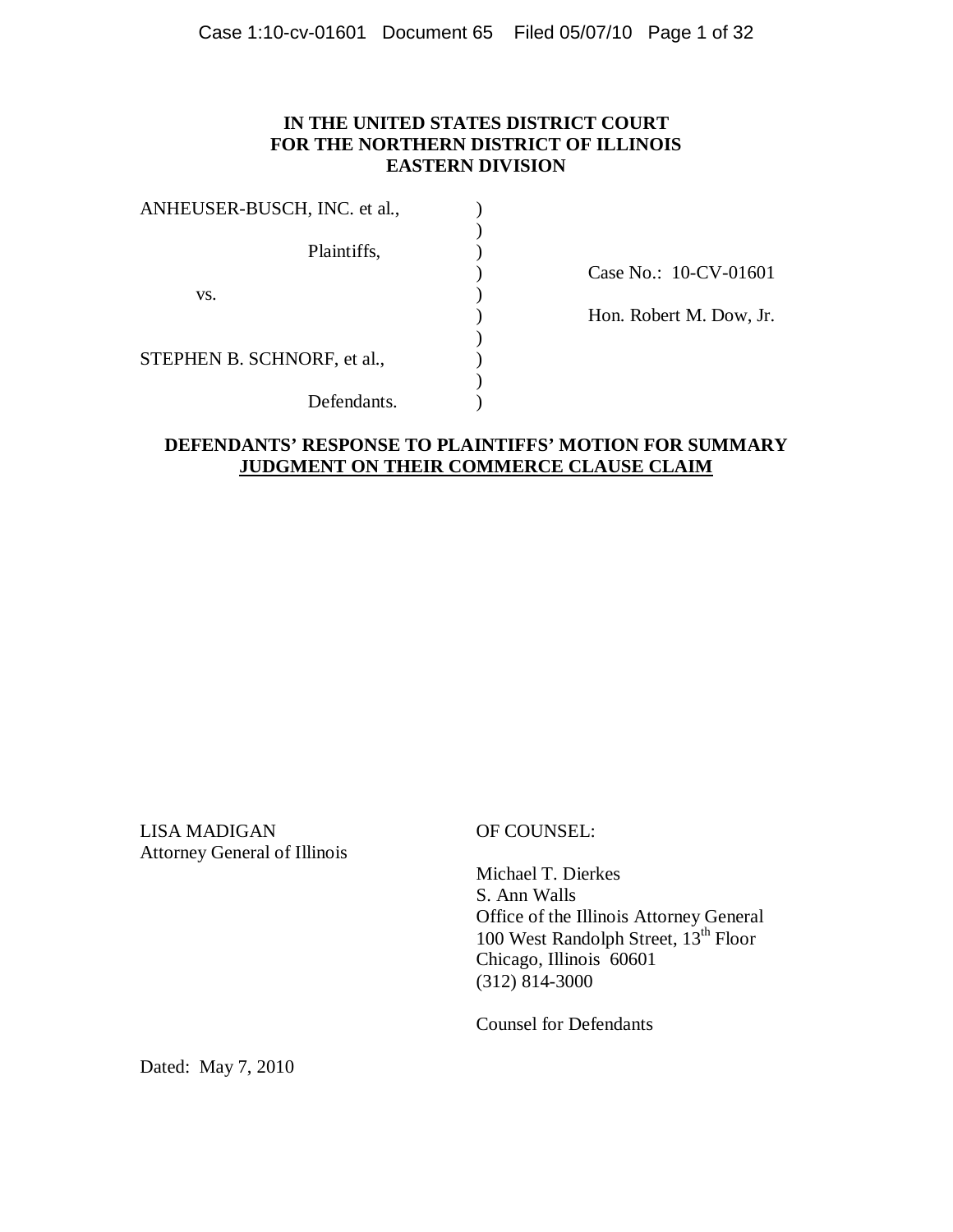# **TABLE OF CONTENTS**

| Page                                                                                                                                                    |  |
|---------------------------------------------------------------------------------------------------------------------------------------------------------|--|
|                                                                                                                                                         |  |
|                                                                                                                                                         |  |
| I.<br>THIS LAWSUIT CHALLENGES ILLINOIS' THREE-TIER SYSTEM<br>FOR LIQUOR PRODUCTION, DISTRIBUTION, AND SALE4                                             |  |
| A.<br>For Important Policy Reasons, The Traditional Three-Tier System                                                                                   |  |
| Illinois' Three-Tier System Precludes Producers From Acting As<br><b>B.</b><br>Distributors Unless Both Are Subject To The State's Regulatory           |  |
| $C_{\cdot}$<br>Allowing Anheuser-Busch To Act As A Distributor In Illinois                                                                              |  |
| II.<br>ILLINOIS' THREE-TIER SYSTEM IS PROTECTED BY THE<br>TWENTY-FIRST AMENDMENT AND MUST BE UPHELD<br>REGARDLESS OF THE DORMANT COMMERCE CLAUSE9       |  |
| A.<br>The Twenty-First Amendment Grants The States Broad Power<br>To Regulate Liquor And Structure A Distribution System10                              |  |
| <b>B.</b><br>Illinois' Three-Tier System Is Validly Grounded In The Twenty-                                                                             |  |
| ILLINOIS' THREE-TIER SYSTEM IS LEGITMATE UNDER THE<br>III.<br>SUPREME COURT'S RECENT GRANHOLM DECISION13                                                |  |
| Granholm And Its Progeny Only Confirm That Illinois Has A<br>А.<br>Twenty-First Amendment Right To Determine Who Can Be A                               |  |
| Granholm Does Not Invalidate Illinois' Definition Of<br><b>B.</b><br>"Distributor" Merely Because The Definition Impacts Producers                      |  |
| IV.<br>PLAINTIFFS' PROPOSED REMEDY WOULD UNDERMINE<br>ILLINOIS' THREE-TIER SYSTEM AND IS NOT TAILORED TO<br>DEFENDANTS' ALLEGED DORMANT COMMERCE CLAUSE |  |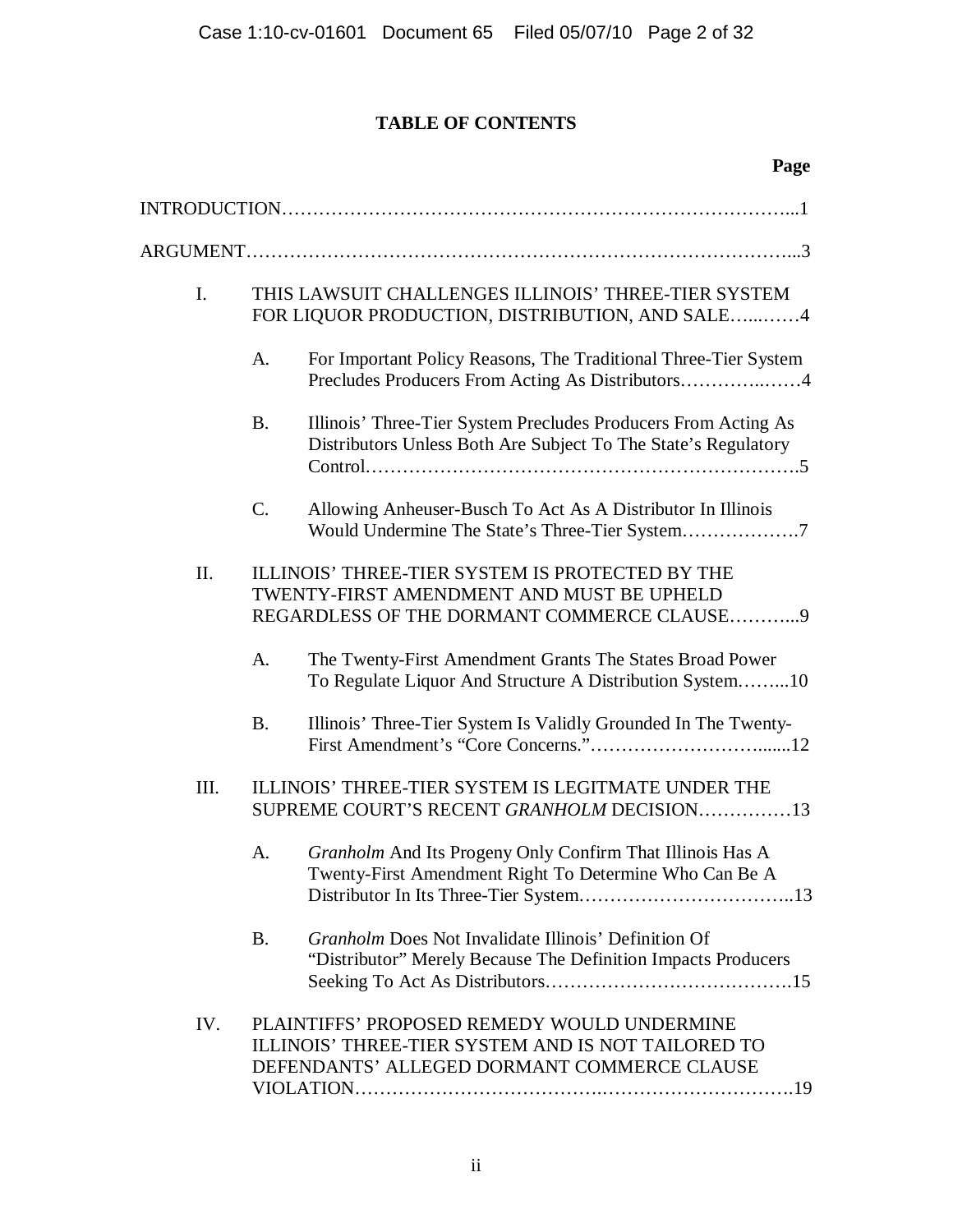CONCLUSION…………………………………………………………………………..25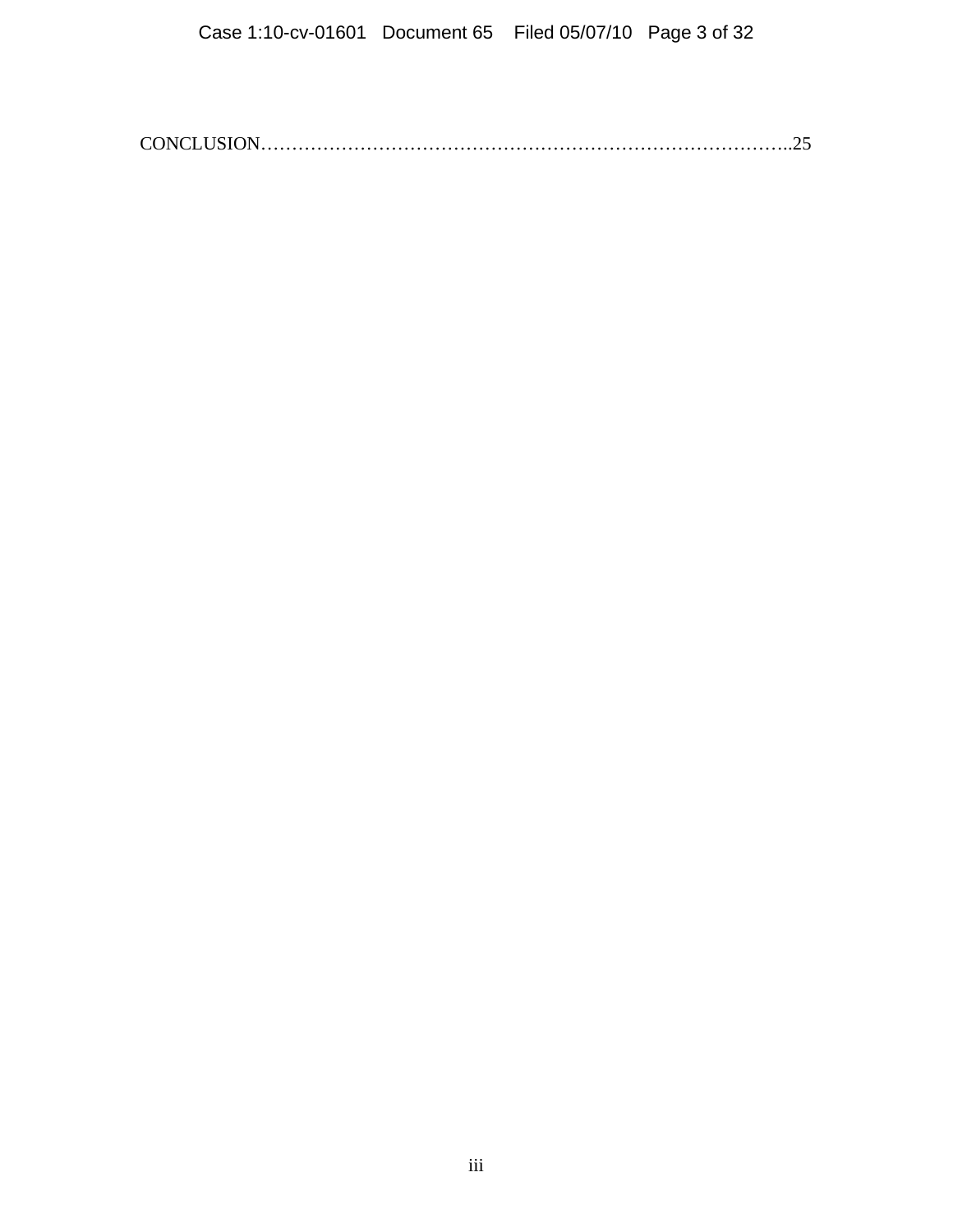# **TABLE OF AUTHORITIES**

### **Page(s)**

# **Cases**

| 44 Liquormart, Inc. v. Rhode Island,                                          |
|-------------------------------------------------------------------------------|
| Action Wholesale Liquors v. Okla. Alcoholic Beverage Laws Enforcement Comm'n, |
| Arnold's Wine's Inc. v. Boyle,                                                |
| Bacchus Imports, Ltd. v. Dias,                                                |
| Bainbridge v. Turner,                                                         |
| Baude v. Heath,                                                               |
| Beskind v. Easley,                                                            |
| Black Star Farms LLC v. Oliver,                                               |
| Brooks v. Vassar,                                                             |
| Brown-Forman Distillers Corp. v. New York State Liquor Auth.,                 |
| Buckley v. Illinois Judicial Inquiry Bd.,                                     |
| Capital Cities Cable, Inc. v. Crisp,                                          |
| Celotex Corp. v. Catrett,                                                     |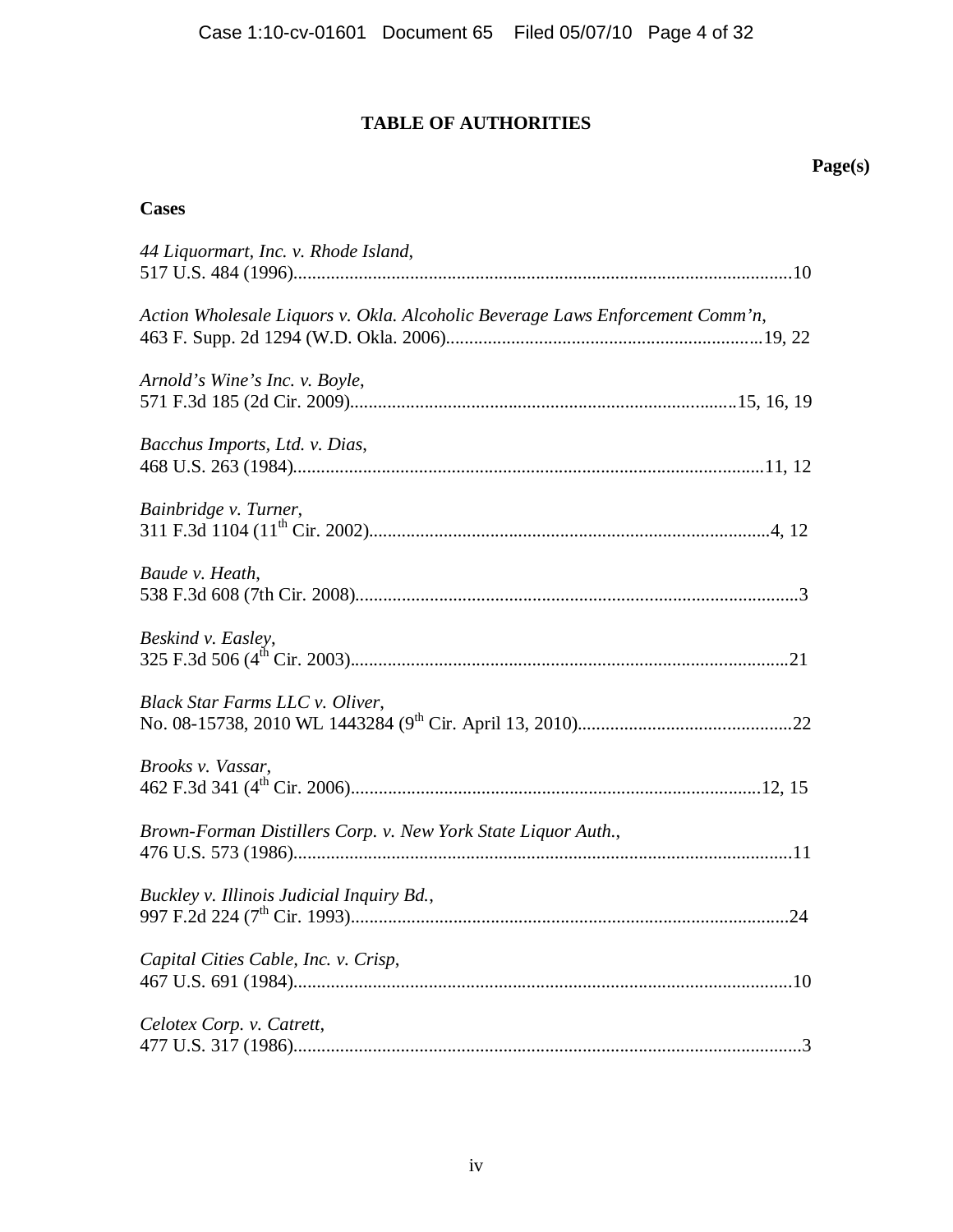| Cherry Hills Vineyard, LLC v. Balducci,                                     |
|-----------------------------------------------------------------------------|
| Costco Wholesale Corp. v. Hoen,                                             |
| Dickerson v. Bailey,                                                        |
| Exxon Corp. v. Governor of Maryland,                                        |
| Family Winemakers of Calif. v. Jenkins,                                     |
| Ford Motor Co. v. Texas Dept. of Transp.,                                   |
| Granholm v. Heald,                                                          |
| Healy v. Beer Inst.,                                                        |
| Heckler v. Matthews,                                                        |
| Hostetter v. Idlewild Bon Voyage Liquor Corp.,                              |
| Huber Winery v. Wilcher,                                                    |
| Indianapolis Brewing Co. v. Liquor Control Comm'n of the State of Michigan, |
| Jelovsek v. Bredeseen,                                                      |
| Mahoney v. Joseph Triner Corp.,                                             |
| Manuel v. Louisiana,                                                        |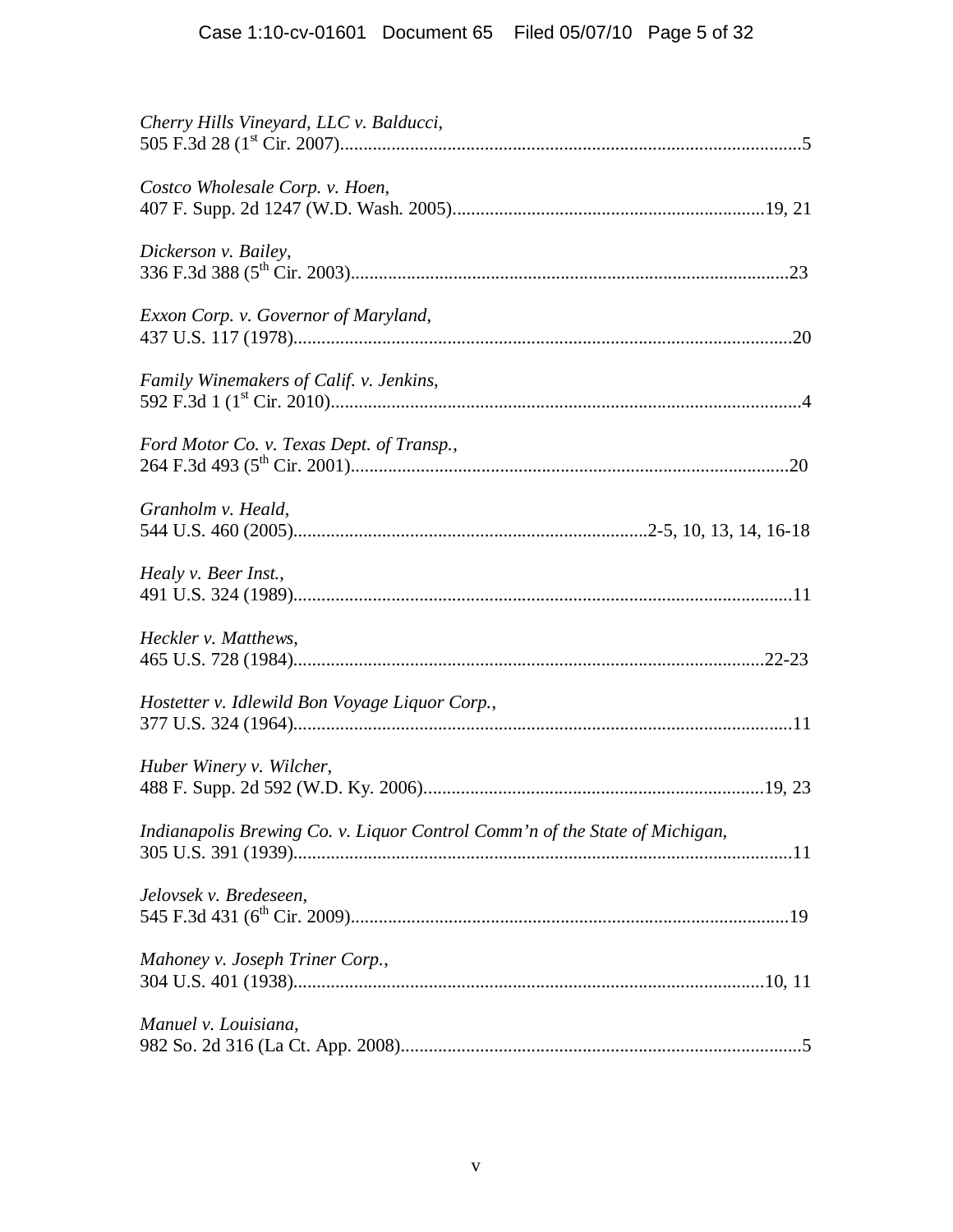| Milton S. Kronheim & Co., Inc. v. Dist. of Columbia,             |  |
|------------------------------------------------------------------|--|
| Nat'l Wine & Spirits, Inc. v. Michigan,                          |  |
| North Dakota v. United States,                                   |  |
| Pennhurst State Sch. & Hosp. v. Halderman,                       |  |
| Siesta Village Market LLC v. Steen,                              |  |
| State Board of Equalization of California v. Young's Market Co., |  |
| Waldron v. McAtee,                                               |  |
| Wheeler v. Lawson,                                               |  |
| <b>Statutes</b>                                                  |  |
|                                                                  |  |
| Illinois Beer Industry Fair Dealing Act, 815 ILCS 720/1 et seq24 |  |
| <b>Other</b>                                                     |  |
|                                                                  |  |
|                                                                  |  |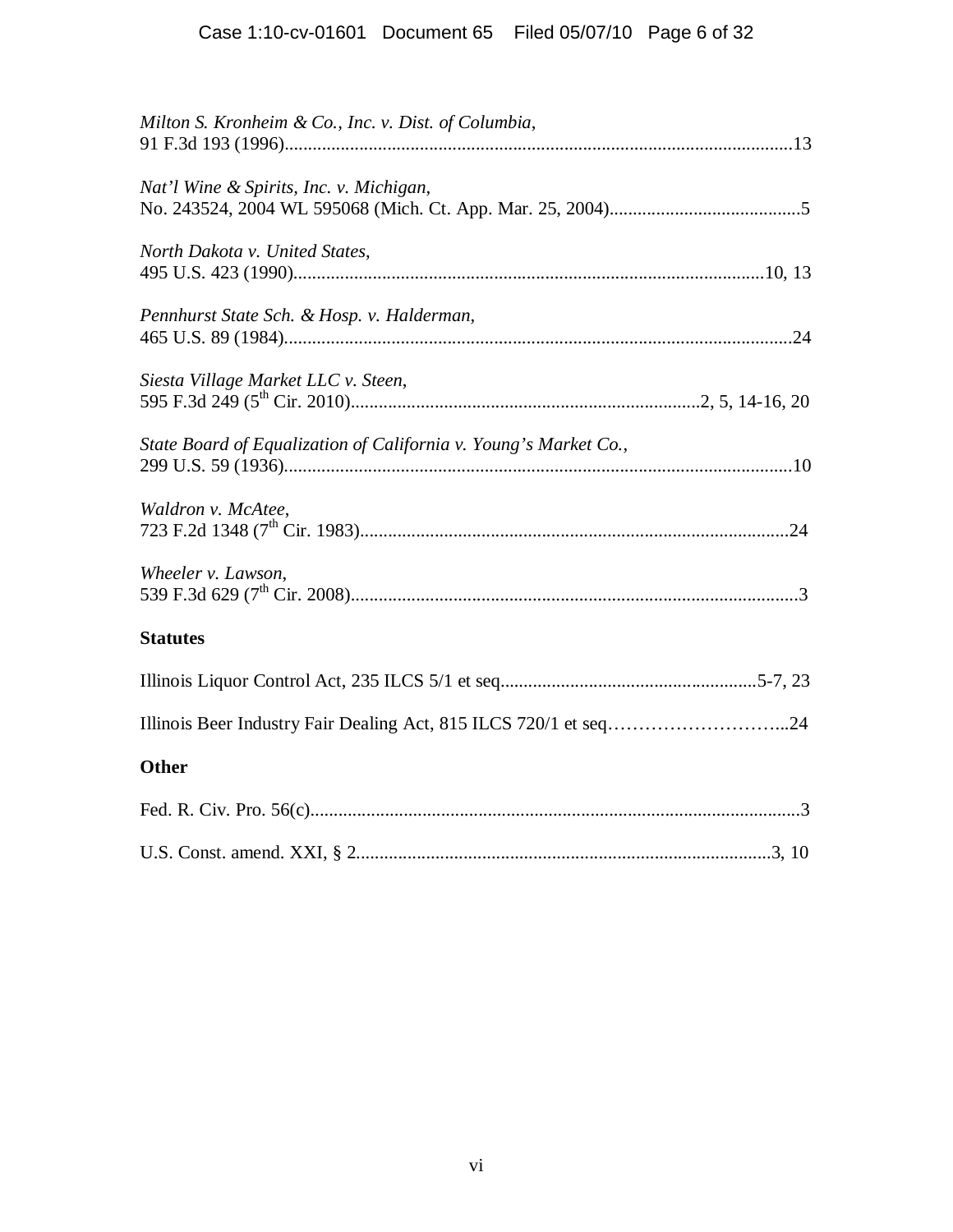### **INTRODUCTION**

Plaintiffs insist that they are *not* attacking Illinois' three-tier system for liquor production, distribution, and sale. Not only does their lawsuit attack the State's three-tier system, but it does so in two different ways:

*First*, it challenges Illinois' right to determine who can be a "distributor" in its three-tier system. At plaintiffs' request, the Illinois Liquor Control Commission held a Special Session to determine whether beer producer Anheuser-Busch, a "non-resident dealer," may act as a distributor in Illinois by acquiring a 100% interest in CITY Beverage, an in-state distributor. The Commission held that the proposed transaction violates the Illinois Liquor Control Act ("Act")—the Act's definition of "distributor" specifically excludes "non-resident dealers." In arguing that the Commission's interpretation violates the dormant commerce clause, plaintiffs are challenging a core feature of Illinois' three-tier system.

*Second*, as a remedy for the alleged commerce clause issue, the lawsuit asks this Court to transform Illinois' three-tier system into a "two-tier" system by permitting all beer producers to self-distribute. The Commission interprets the Act to permit only instate producers to distribute their own product. And only *two small* in-state brewers take advantage of this limited exception to the general rule that all tiers in the three-tier system must remain separate. Extending self-distribution rights to all out-of-state producers including Anheuser-Busch, the largest beer producer in the United States—would collapse Illinois' three-tier system. It would open the State to a flood of high volume, low cost alcohol, crippling its ability to promote temperance. At the same time, it would compromise the State's ability to prevent tax fraud.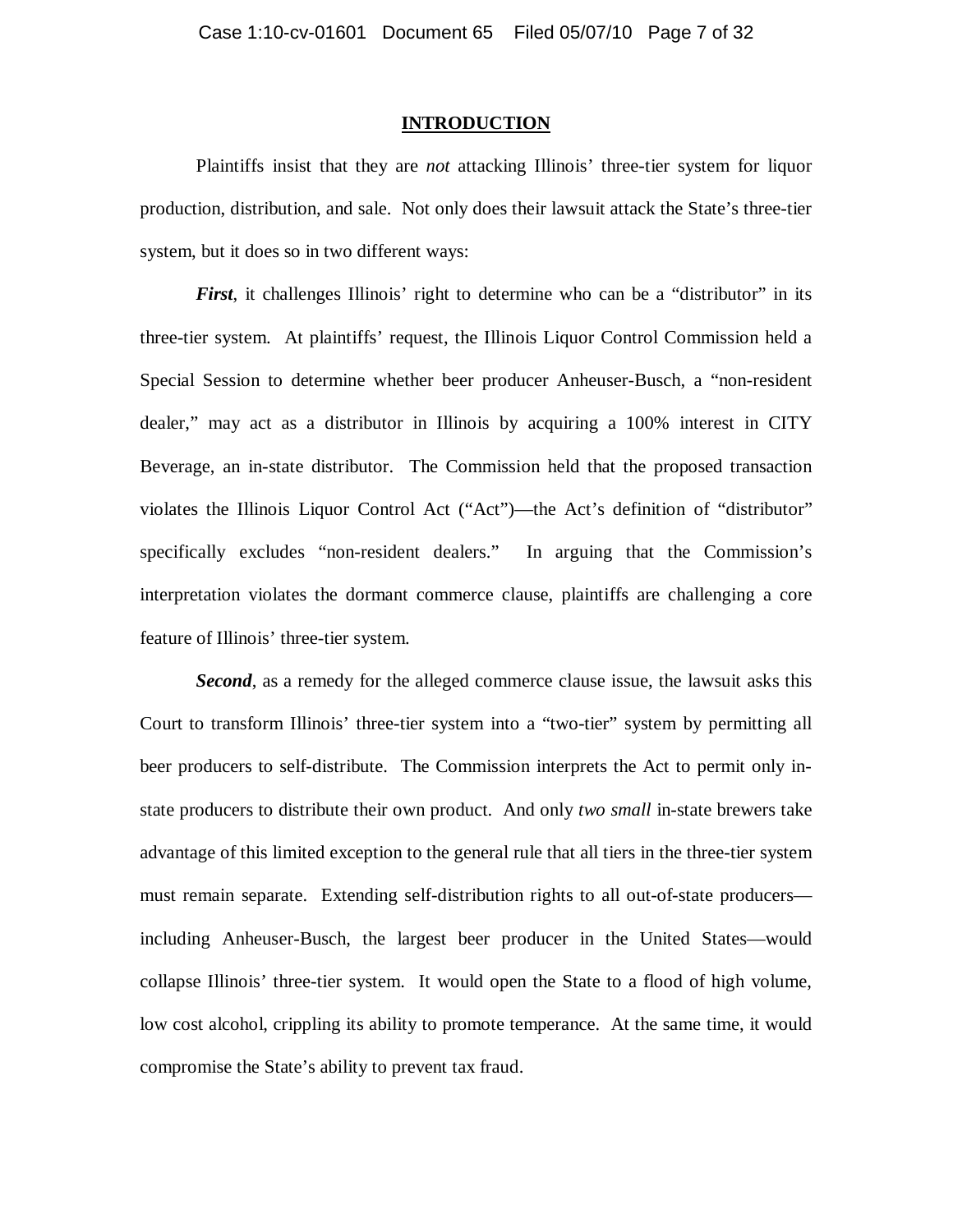### Case 1:10-cv-01601 Document 65 Filed 05/07/10 Page 8 of 32

 Plaintiffs' motion for summary judgment should be denied. The United States Supreme Court has repeatedly emphasized that the three-tier system is "unquestionably legitimate." In arguing that this Court should apply a traditional dormant commerce clause analysis here, plaintiffs ignore that liquor is unique. They ignore that the Twenty-First Amendment grants the states "virtually complete control" over how to structure a distribution system. They ignore that the "core concerns" test immunizes state liquor laws like the one at issue here from constitutional challenge. And, finally, they ignore recent appellate decisions, including *Siesta Village Market LLC v. Steen*, 595 F.3d 249  $(5<sup>th</sup> Cir. 2010)$ , confirming that states may make distinctions between in-state and out-ofstate entities as part of their three-tier systems.

 Plaintiffs' reliance on *Granholm v. Heald*, 544 U.S. 460 (2005), is both ironic and misplaced. In *Granholm*, the Supreme Court invalidated two states' protectionist bans on direct-to-consumer wine shipping. The laws allowed in-state wineries to ship directly to consumers, while *completely blocking* out-of-state wineries from selling their product in those states. Plaintiffs' reliance on this case is ironic because the Beer Institute, of which Anheuser-Busch is a leading member, submitted an *amicus* brief in *Granholm* arguing that the states' "reasonable restrictions" on out-of-state wineries were "integral" to the three-tier system, "proper" under the Twenty-First Amendment, and "immune" from the dormant commerce clause. And it is misplaced, because unlike the situation in *Granholm*, Illinois does not permit businesses to bypass the three-tier system, and does not block out-of-state producers from selling their product in Illinois. Last year, CITY Beverage distributed more than 38 million gallons of Anheuser-Busch beer, resulting in "tens of millions of dollars" in revenues.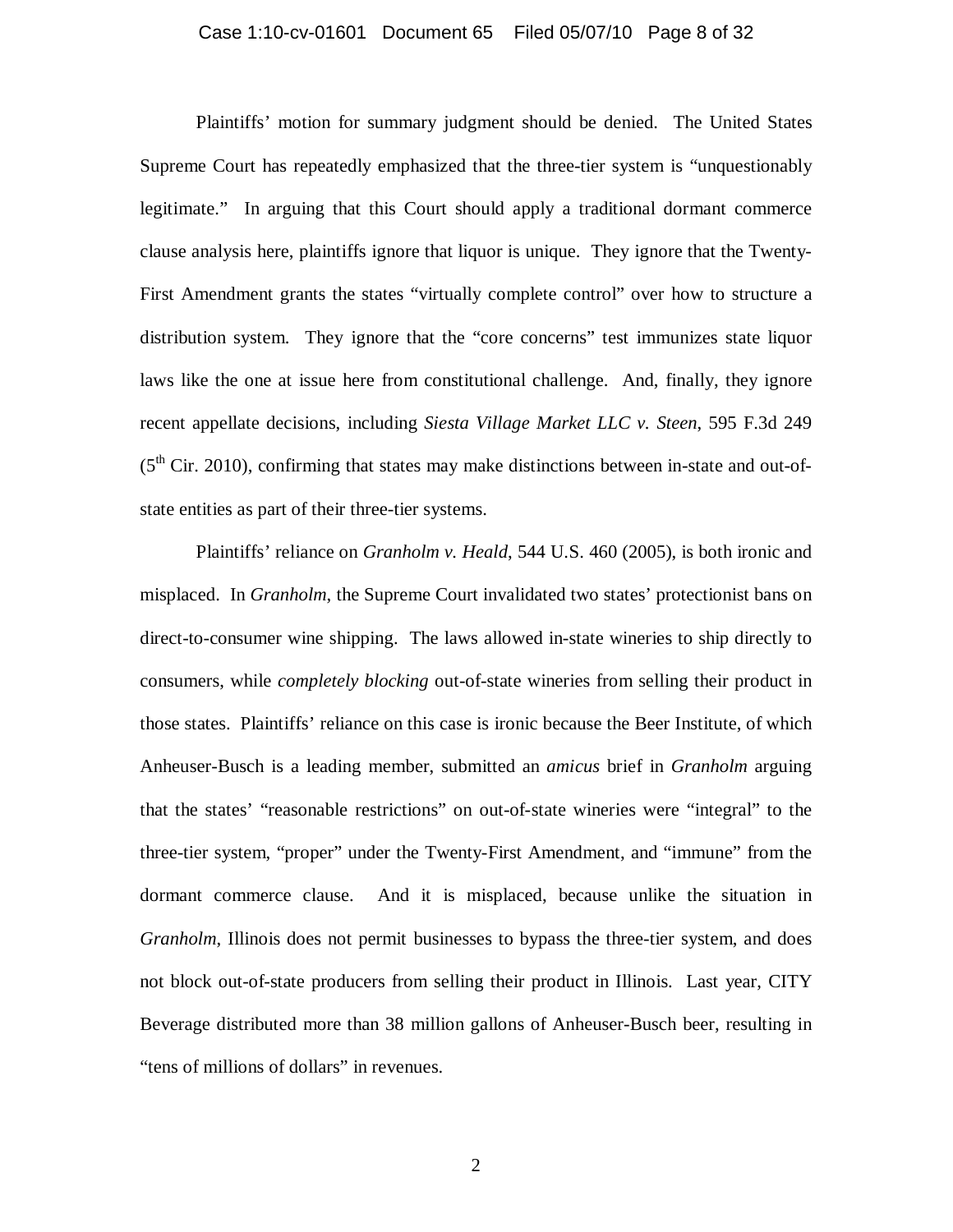### **ARGUMENT**

 Liquor holds a unique place in the U.S. constitutional scheme. In 1933, the Twenty-First Amendment repealed prohibition and gave the states plenary authority to regulate liquor within their borders.<sup>1</sup> The Amendment authorizes states to funnel alcohol sales through a "three-tier system," and the Supreme Court has repeatedly emphasized that the three-tier system is "unquestionably legitimate." *Granholm*, 544 U.S. at 489. The Amendment "grants the States *virtually complete control* over whether to permit importation or sale of liquor and how to structure the liquor distribution system." *Id.* at 488 (emphasis added); *see also Baude v. Heath*, 538 F.3d 608, 611-12 (7<sup>th</sup> Cir. 2008) ("State laws that regulate the distribution chain…have been sustained against other challenges under the commerce clause.").

 Despite Illinois' broad Twenty-First Amendment authority to regulate liquor, plaintiffs filed the present motion for summary judgment challenging the Commission's ruling on who can be a "distributor" in the State's three-tier system. Summary judgment is proper only when "there is no genuine issue as to any material fact" and "the movant is entitled to judgment as a matter of law." Fed. R. Civ. Pro. 56(c). Here, plaintiffs fail the second requirement—the Court should deny plaintiffs' motion because they are not "entitled to judgment as a matter of law." *Id.*<sup>2</sup>

<sup>1</sup> Section 2 of the Twenty-First Amendment provides: "The transportation or importation into any State, Territory, or possession of the United States for delivery or use therein of intoxicating liquors, in violation of the laws thereof, is hereby prohibited." U.S. Const. amend. XXI, § 2.

 $2\hat{T}$  To the extent that plaintiffs dispute defendants' factual submissions, this also requires denial of plaintiffs' motion. The moving party has the burden of showing the absence of a genuine issue of material fact, and the evidence is to be considered in the light most favorable to the non-moving party. *Celotex Corp. v. Catrett*, 477 U.S. 317, 325 (1986); *Wheeler v. Lawson*, 539 F.3d 629, 633  $(7<sup>th</sup> Cir. 2008).$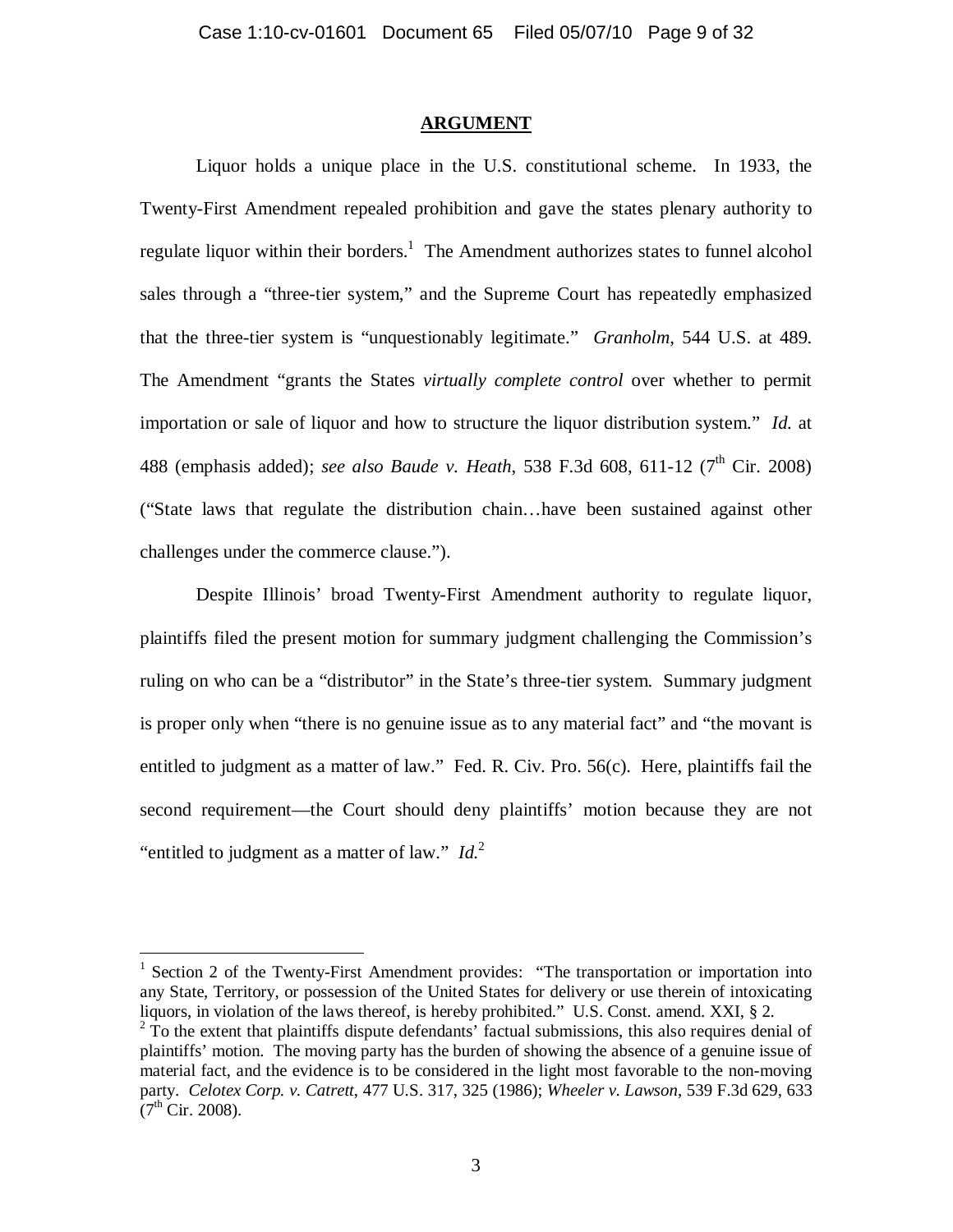# **I. THIS LAWSUIT CHALLENGES ILLINOIS' THREE-TIER SYSTEM FOR LIQUOR PRODUCTION, DISTRIBUTION, AND SALE.**

 Plaintiffs' proposed transaction threatens Illinois' three-tier system for liquor production, distribution, and sale. Anheuser-Busch, an out-of-state producer, seeks to operate as an Illinois distributor. This request is indisputably improper under the traditional three-tier system. It is also barred under Illinois' three-tier system—the Illinois Liquor Control Act does not permit a merging of the tiers unless the producer and distributor are both in-state and therefore fully subject to the State's regulatory control. This limited exception does not apply here.

# **A. For Important Policy Reasons, The Traditional Three-Tier System Precludes Producers From Acting As Distributors.**

 The traditional three-tier system mandates a strict separation between liquor producers, distributors, and retailers. *Family Winemakers of Calif. v. Jenkins*, 592 F.3d 1, 5 ( $1<sup>st</sup>$  Cir. 2010) (noting that the "hallmark of the three-tier system is a rigid, tightly regulated separation" between the tiers). The system establishes a "vertical quarantine" such that "no layer in the vertical hierarchy [may] act in the capacity of another." *Bainbridge v. Turner*, 311 F.3d 1104, 1106  $(11<sup>th</sup> Cir. 2002)$ . Producers sell only to separate in-state distributors, and distributors sell only to separate in-state retailers. States may limit "vertical integration" between the tiers to ensure their independence. *Granholm*, 544 U.S. at 466, 489.

 By insisting that producers, distributors, and retailers remain separate, the threetier system promotes both temperance and competition among brands. As one court explained, the rule against vertical integration "prevent[s] the perceived danger of 'tied houses, i.e. large manufacturers that control  $\vert \vert$  the entire distribution process all the way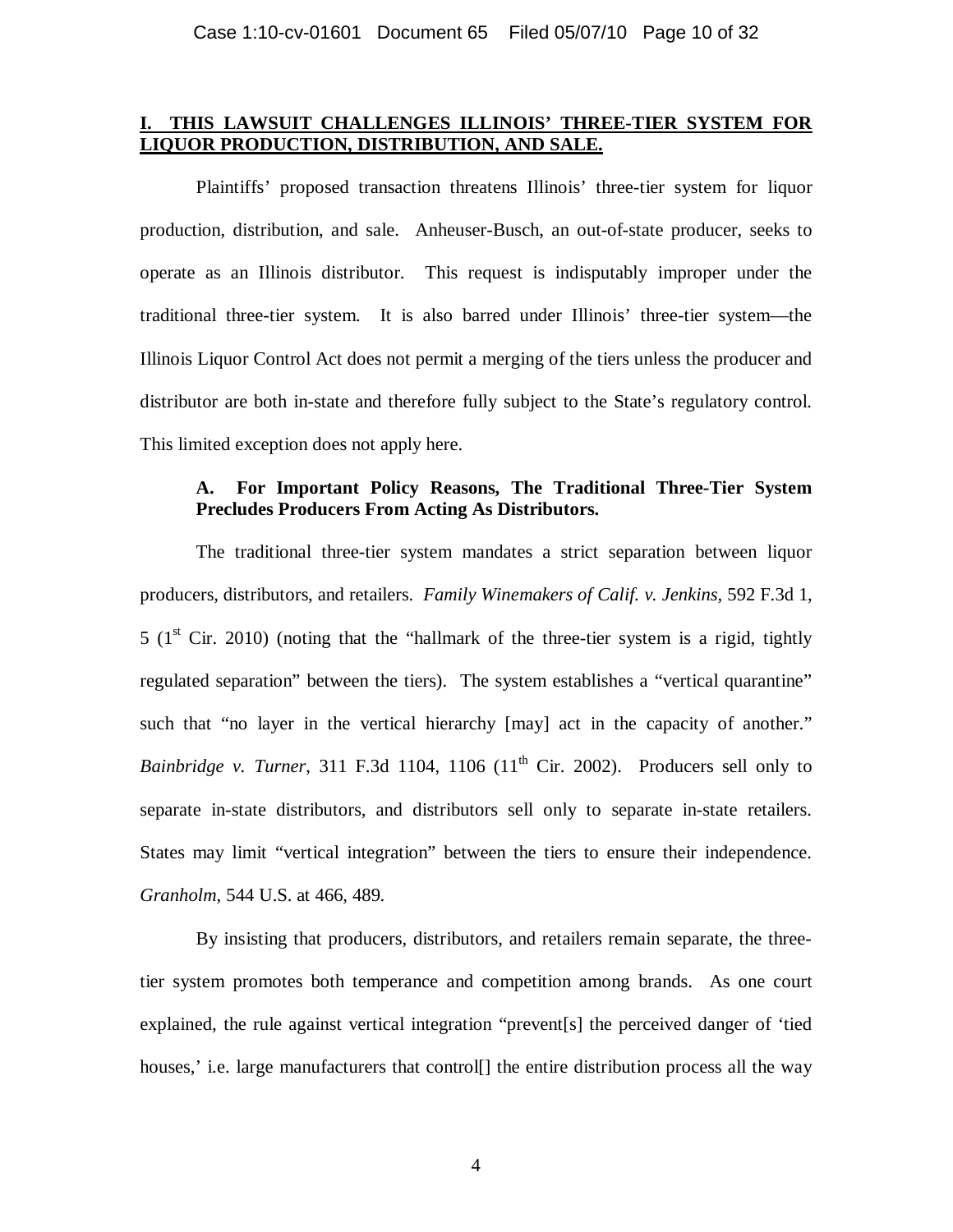#### Case 1:10-cv-01601 Document 65 Filed 05/07/10 Page 11 of 32

down to the final sale." *Nat'l Wine & Spirits, Inc. v. Michigan*, No. 243524, 2004 WL 595068, at \*4 (Mich. Ct. App. Mar. 25, 2004). This causes "increased sales, abusive sales practices, and excessive consumption." *Id.*; *see also Manuel v. Louisiana*, 982 So. 2d 316, 330 (La. Ct. App. 2008) (noting that vertical integration may suppress competition among brands).

 The three-tier system also helps ensure regulatory control. On the theory that "presence ensures accountability," states may insist that distributors and retailers are located in-state. *Granholm*, 544 U.S. at 489, 523; *Siesta Vill. Market LLC*, 595 F.3d at 260 (noting that "wholesalers and retailers may be required to be within the State"). This "local presence" requirement makes distributors and retailers "more amenable to regulation and naturally keeps them accountable." *Manuel*, 982 So. 2d at 330. It facilitates tax collection and makes tax evasion less likely, for example. *Id.* at 333; *Cherry Hills Vineyard, LLC v. Balducci,* 505 F.3d 28, 30  $(1<sup>st</sup> Cir. 2007)$ . In addition, it reduces the risk of contaminated product entering the system, or being diverted out of the system, resulting in immoderate consumption or illegal sales to minors. *Manuel*, 982 So.2d at 330.

### **B. Illinois' Three-Tier System Precludes Producers From Acting As Distributors Unless Both Are Subject To The State's Regulatory Control.**

 As plaintiffs admit, Illinois regulates the production, importation, distribution, and sale of liquor through a three-tier system. (Pls. Mot. Summ. J. (Dkt. 29) at 5) The purpose of the Illinois Liquor Control Act of 1934 ("Act"), 235 ILCS 5/1-1 *et seq.*, is to protect the health, safety, and welfare of Illinois citizens and promote "temperance in the consumption of alcoholic liquors" through "sound and careful control and regulation of [their] manufacture, sale, and distribution." *Id.* at 5/1-2. Under the Act, the Commission

5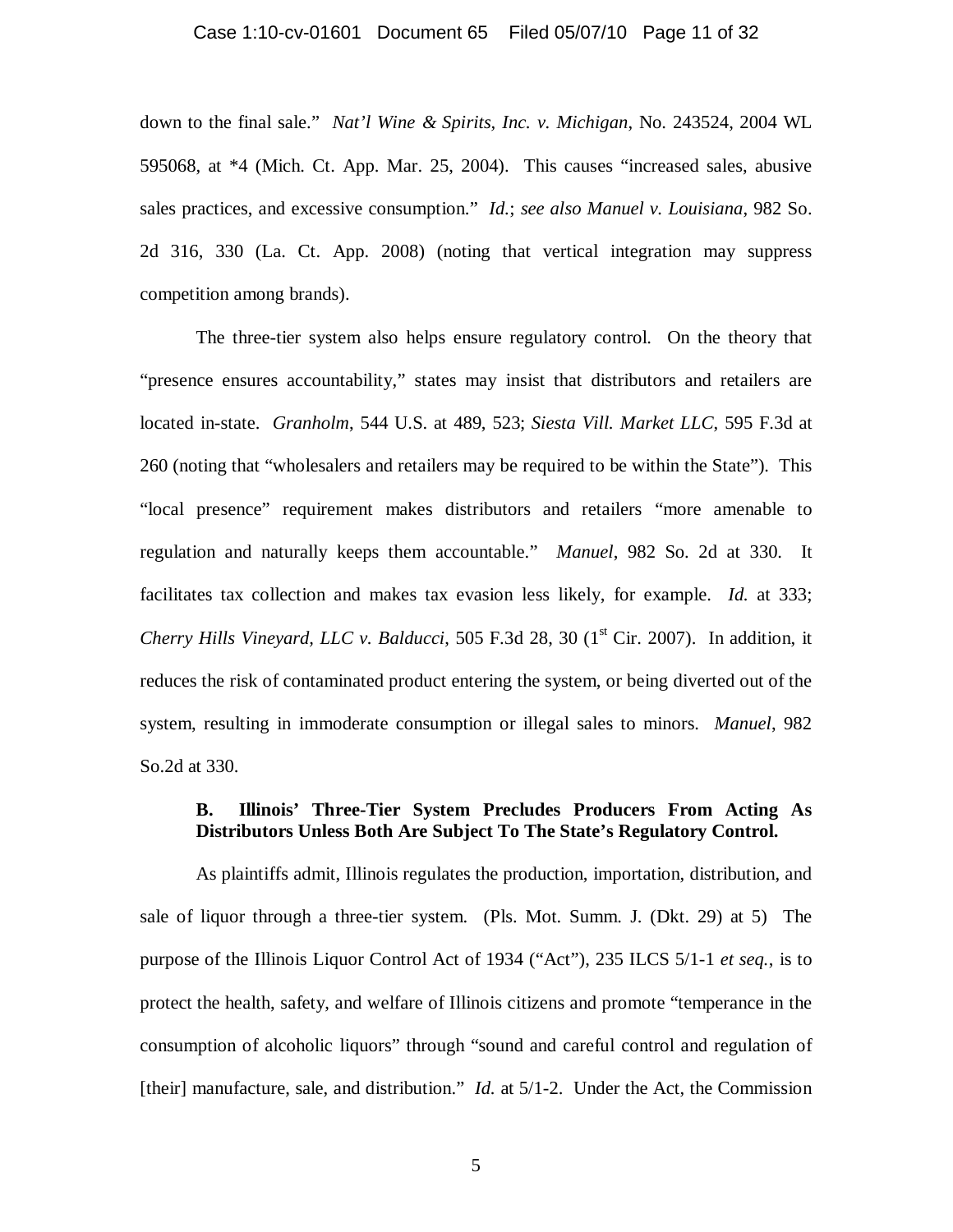#### Case 1:10-cv-01601 Document 65 Filed 05/07/10 Page 12 of 32

issues various types of liquor licenses, including (1) manufacturer's, (2) distributor's and importing distributor's, and (3) retailer's licenses. *Id.* at 5/5-1. It also issues non-resident dealer's (NRD) licenses for firms that export liquor into the State for sale to Illinoislicensed importing distributors. *Id.* at 5/1-3.29.<sup>3</sup>

 Regardless of how plaintiffs frame their argument, one point is clear: their lawsuit challenges Illinois' right to determine who can be a "distributor" in its three-tier system. Plaintiff Anheuser-Busch currently holds a non-resident dealer's license and proposes to become a distributor by acquiring a 100% ownership interest in Illinois distributor CITY Beverage. (Compl. (Dkt. 1) at ¶¶ 2, 3) The Act's definition of "distributor," however, specifically *excludes* non-resident dealers: "'Distributor' means any person, *other than* a manufacturer or non-resident dealer licensed under this Act, who is engaged in this State in purchasing, storing, possessing, or warehousing any alcoholic liquors for resale or reselling at wholesale, whether within or without this State." 235 ILCS 5/1-3.15 (emphasis added) The Act's plain language does not permit what plaintiffs want to accomplish.

 Following a Special Session of the Commission where Anheuser-Busch presented an alternative interpretation of the Act, the Commission issued the Declaratory Ruling attached hereto as Exhibit A. The Commission ruled that the Act "prohibits an Illinoislicensed Non-Resident Dealer from possessing an ownership interest in a licensed Illinois distributor." (Ex. A at 2) It also stated that if the proposed transaction proceeds, CITY Beverage's distributor's licenses would be subject to revocation. (*Id.*) In support of its

 $3$  A 1979 Illinois Attorney General Opinion interpreted the Act as requiring out-of-state producers to hold a brewer's license (a certain type of manufacturer's license) "in order to bring beer into the State and sell it." 1979 Op. Atty. Gen., No. S-1462. In 1982, the legislature amended the Act and created an NRD license for producers that export liquor into Illinois "from any point outside of this State." 235 ILCS 5/1-3.29.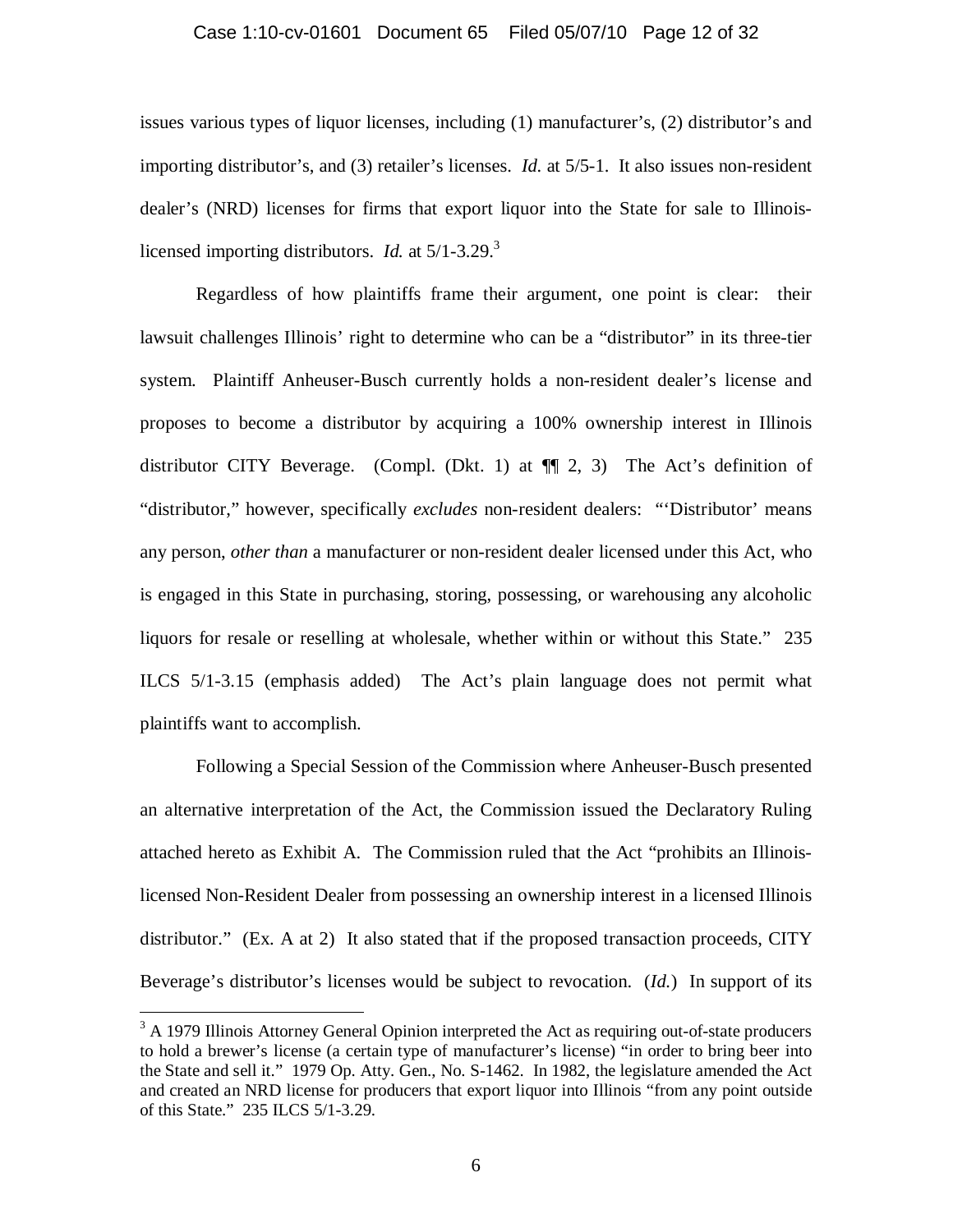### Case 1:10-cv-01601 Document 65 Filed 05/07/10 Page 13 of 32

decision, the Commission explained that the three-tier system promotes temperance by "protect[ing] against vertical monopolies and economies of scale that would lead to the introduction of cheap alcoholic liquor into the marketplace." (*Id.* at 1) The Commission also cited the State's interest in tax collection, an orderly market, and public safety, and emphasized that one of the Act's "fundamental objective[s] is "[p]reserving Illinois' three-tier system." (*Id.* at 1)

### **C. Allowing Anheuser-Busch To Act As A Distributor In Illinois Would Undermine The State's Three-Tier System.**

 Plaintiffs nevertheless insist that they are not attacking Illinois' three-tier system. (Pls. Resp. Mot. Intervene (Dkt. 53) at 2-3) They point out that the Commission interprets the Act to permit in-state brewers to act as distributors.<sup>4</sup> But only *two* small instate brewers—Argus and Big Muddy—currently hold distribution rights, and they are limited to distributing their own products.<sup>5</sup> The Commission issued Argus' distributor's license on February 19, 2010 (less than three months ago) and Big Muddy's on June 17, 2009 (less than one year ago). (Exhibits C, D) In 2009, Argus expected to produce less than 60,000 barrels of beer. (Exhibit C). And for FY2010, to date Big Muddy has produced only 2,211 gallons of beer. (Exhibit E)

<sup>&</sup>lt;sup>4</sup> The Act states that a "[b]rewer may make sales and deliveries of beer...to retailers provided that the brewer obtains an importing distributor's license or distributor's license in accordance with the provisions of this Act." 235 ILCS 5/5-1(a). At the Special Session, Staff Counsel for the Commission argued that only in-state producers can hold brewer's licenses. Plaintiffs accept this position for purposes of their commerce clause claim but otherwise "vigorously contest" defendants' interpretation of the Act. (Pls. Mot. Summ. J. (Dkt. 29) at 2 n.2) Intervenor WSDI insists that the Act permits neither in-state nor out-of-state producers to self-distribute. (Mot. Intervene (Dkt. 40) at 13-18)

<sup>&</sup>lt;sup>5</sup> A third in-state brewer, Goose Island Beer Co., holds a distributor's license but currently does not self-distribute. Plaintiffs' allegation that Anheuser-Busch "compete[s] directly with Goose Island" (Compl. (Dkt. 1) at ¶ 37) is disingenuous because Anheuser-Busch has an ownership interest in Goose Island. (Exhibit B)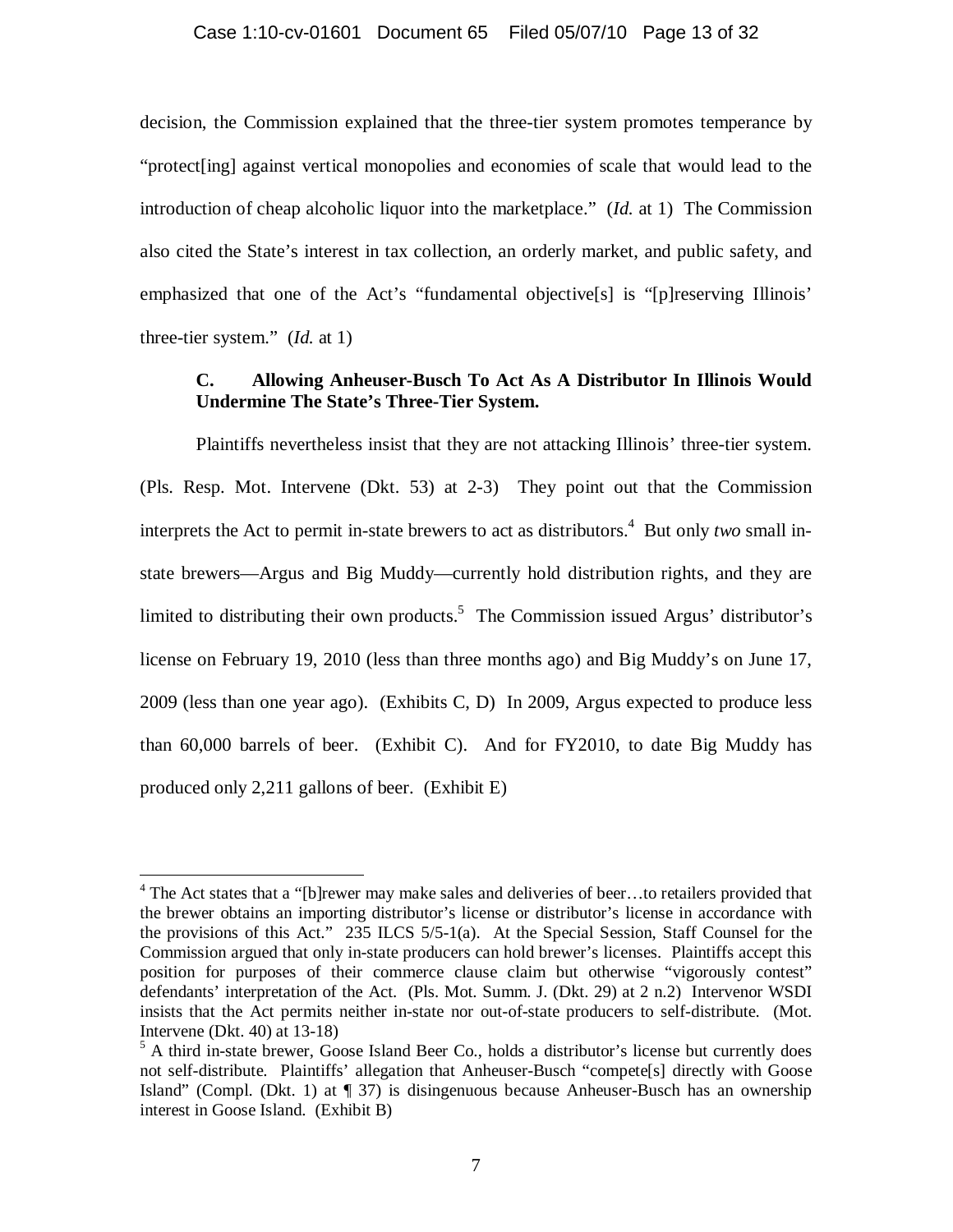#### Case 1:10-cv-01601 Document 65 Filed 05/07/10 Page 14 of 32

 Because these companies are so small, and produce such a limited volume of beer, permitting them to self-distribute does not jeopardize the Act's goal of promoting temperance and competition. In addition, their in-state presence allows the State to exercise regulatory control over them.

 In contrast, given Anheuser-Busch's size and significant market presence, allowing it to own CITY Beverage and act as a distributor would be a fundamental alteration to Illinois' three-tier system. As plaintiffs admit, Anheuser-Busch is the United States' leading producer of beer. (Compl. (Dkt. 1) at  $\P$  11)<sup>6</sup> Anheuser-Busch operates twelve breweries in the United States and produces over 100 beverages, including the two "best-selling beers in the world" and three other beers that "hold the No. 1 positions in their respective U.S. market segments." (*Id.*) Its beer is "widely distributed, sold, and consumed in Illinois." (Pls. L.R. 56.1 Stmt. (Dkt. 30) at  $\P$  3) In 2009 alone, CITY Beverage distributed within Illinois more than 38 million gallons of Anheuser-Busch beer, resulting in "tens of millions of dollars" in revenues for the companies. (*Id.* at ¶ 7) To date in FY2010, Anheuser-Busch has sold over 77.6 million gallons of beer in Illinois. (Exhibit E**)**

 Exhibit F hereto is an affidavit from Pamela S. Erickson. Ms. Erickson formerly served as Executive Director of the Oregon Liquor Commission. (*Id.*) Her affidavit confirms that allowing Anheuser-Busch—and, by extension, all other beer producers throughout the world—to act as Illinois distributors would collapse Illinois' three-tier system and cripple the State's ability to promote temperance. Through its proposed deal

<sup>&</sup>lt;sup>6</sup> In 2008, Anheuser-Busch combined with Belguim-based InBev creating "the global leader in beer and one of the world's top five consumer products companies." Last year, Anheuser-Busch InBev generated \$36.8 billion in revenues. *See* 2009 Annual Report, available at http://www.abinbev.com/go/media/annualreport2009.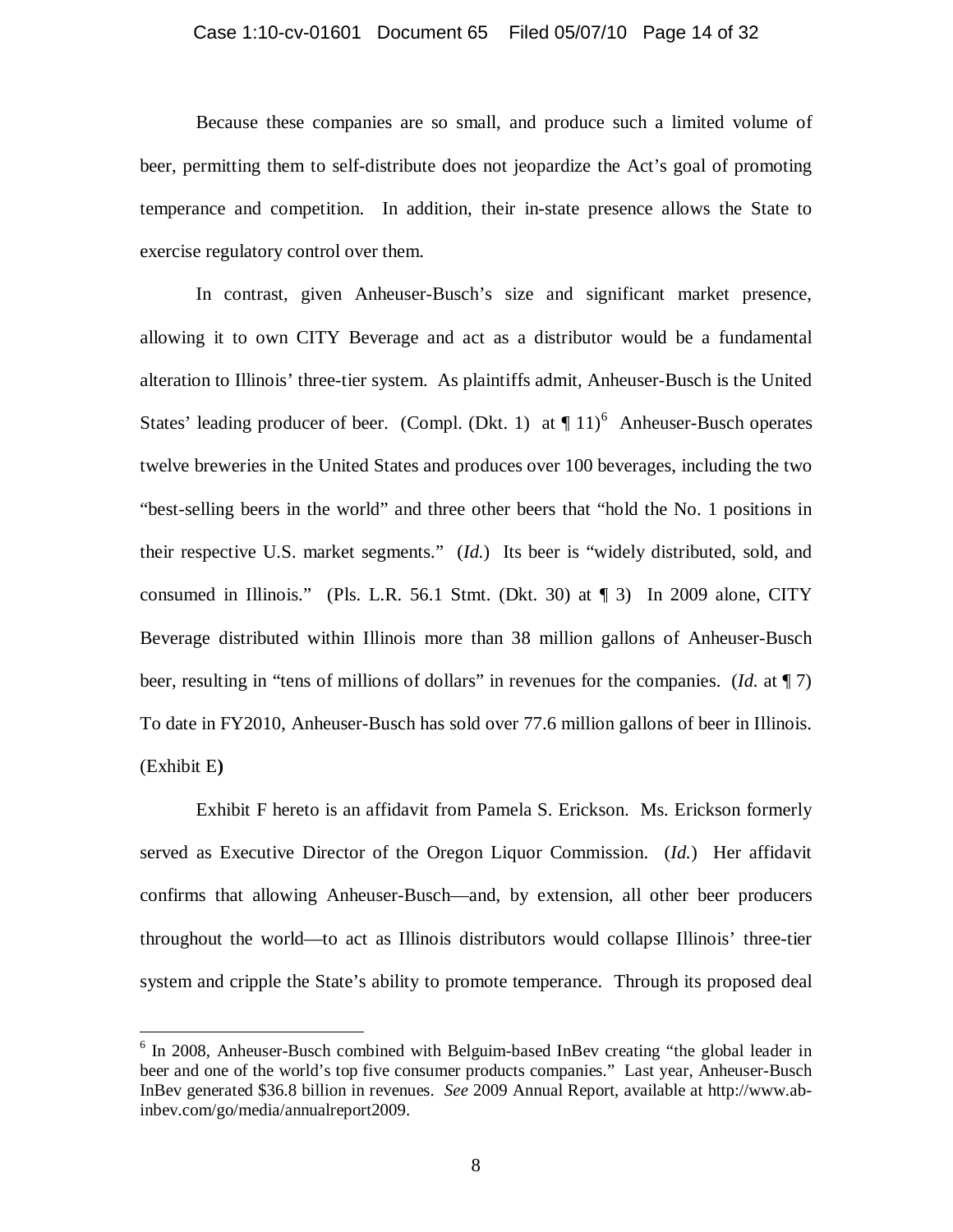#### Case 1:10-cv-01601 Document 65 Filed 05/07/10 Page 15 of 32

with CITY Beverages, Anheuser-Busch intends to build efficiencies into its beer production and distribution process: the transaction would "generate many synergies," allow for "profit maximization," and permit the companies "to leverage the competitiveness of their brands." (Pls. Mot. Expedite (Dkt. 18) at 3 n.3, 11) This transaction would allow plaintiffs to cut costs and sell at higher volume, undercutting the State's interest in promoting temperance. (Exhibit F at  $\P$  7) (explaining that the three-tier system moderates price to "prevent large quantities of cheap alcohol that is heavily promoted from flooding the marketplace").

 Ms. Erickson's affidavit also discusses the importance of local regulatory control. (*Id.* at ¶ 8) Local companies are "more responsive to local concerns" because they are impacted by local publicity and pressure to follow regulations. (*Id*.) As a practical matter, it is more difficult for state regulatory agencies with limited budgets and resources to exert regulatory control over out-of-state licensees. (*Id*.) Tax collection is one example. In Illinois, beer producers report the volume of product sold while beer distributors pay the excise taxes. There is an increased risk of tax evasion when a producer and distributor affiliate, and when the producer is out-of-state, it is more difficult to counteract this risk through a series of cross-checks. This additional reason buttresses the Commission's decision to disallow Anheuser-Busch, an out-of-state producer, from affiliating with an in-state distributor.

### **II. ILLINOIS' THREE-TIER SYSTEM IS PROTECTED BY THE TWENTY-FIRST AMENDMENT AND MUST BE UPHELD REGARDLESS OF THE DORMANT COMMERCE CLAUSE.**

 The Twenty-First Amendment insulates Illinois' three-tier system from plaintiffs' dormant commerce clause challenge. It affords "special protection" to state liquor

9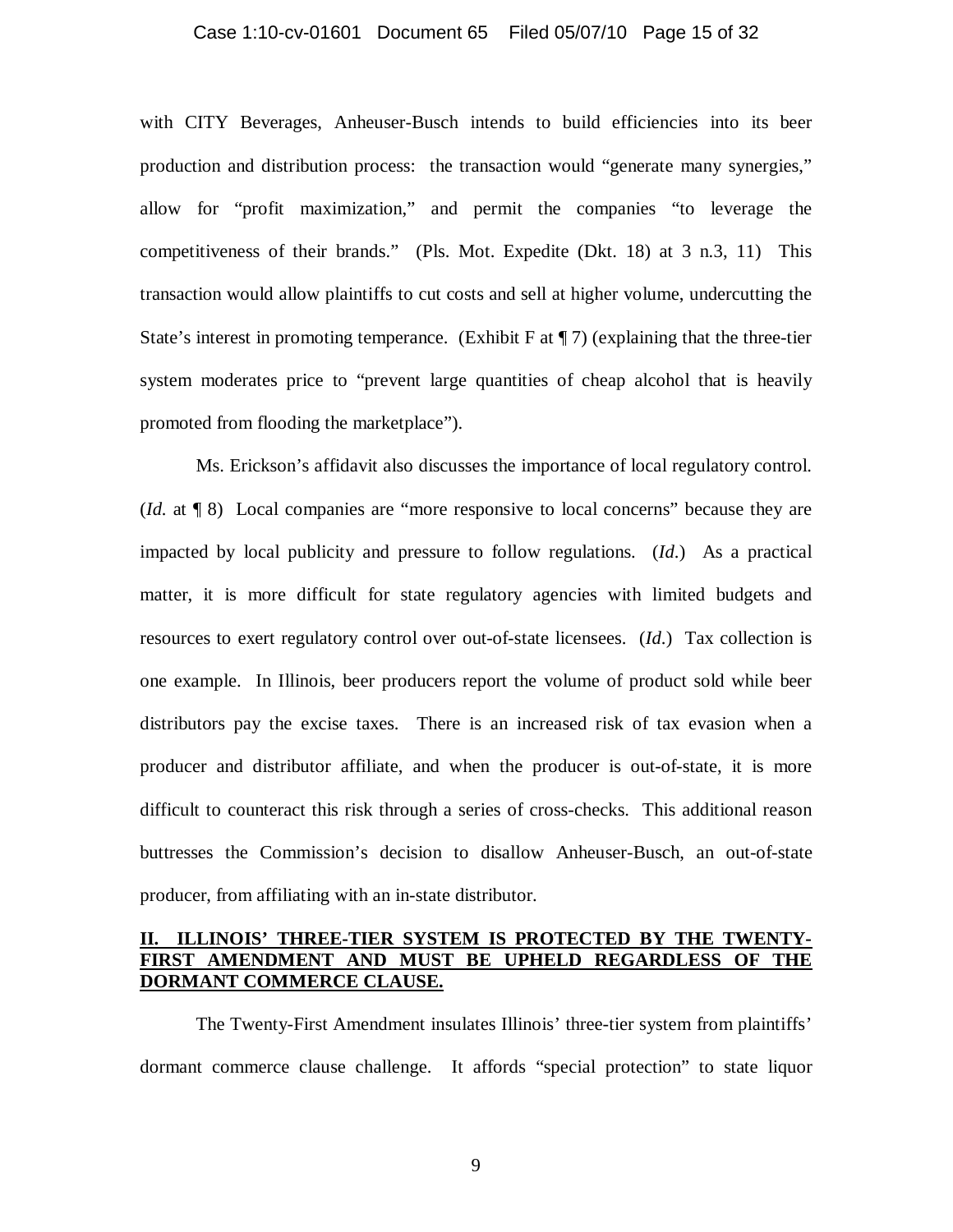control polices, which are "supported by a strong presumption of validity and should not be set aside lightly." *North Dakota v. United States,* 495 U.S. 423, 433 (1990). Plaintiffs err in assuming that the "dormant" commerce clause—a judicial creation that appears nowhere in the Constitution—trumps Illinois' express Twenty-First Amendment right to determine who can be a "distributor" in its three-tier system.

### **A. The Twenty-First Amendment Grants The States Broad Power To Regulate Liquor And Structure A Distribution System.**

 The Twenty-First Amendment is the only amendment our Nation's history to have been ratified by the people in state conventions, rather than by state legislatures. *Granholm*, 544 U.S. at 496-97. In unequivocal terms, the Amendment states that the "transportation or importation" of liquor "for delivery or use" in a State "in violation of the laws thereof" is prohibited.U.S. Const. amend. XXI, § 2. Among other things, it "limits the effect of the dormant Commerce Clause." *44 Liquormart, Inc. v. Rhode Island*, 517 U.S. 484, 516 (1996); *see also Capital Cities Cable, Inc. v. Crisp*, 467 U.S. 691, 712 (1984) (noting that the Amendment "reserves to the States power to impose burdens on interstate commerce in intoxicating liquor that, absent the Amendment, would clearly be invalid under the Commerce Clause").

 Based on the Twenty-First Amendment's plain language, the Supreme Court initially found state liquor regulations exempt from dormant commerce clause, equal protection, and due process challenges. In *State Board of Equalization of California v. Young's Market Co.*, the Court noted that requiring states to let domestic and foreign liquor compete on equal terms "would involve not a construction of the amendment, but a rewriting of it." 299 U.S. 59, 62 (1936) (upholding statute imposing license fee for importing beer); *see also Mahoney v. Joseph Triner Corp.*, 304 U.S. 401, 403 (1938)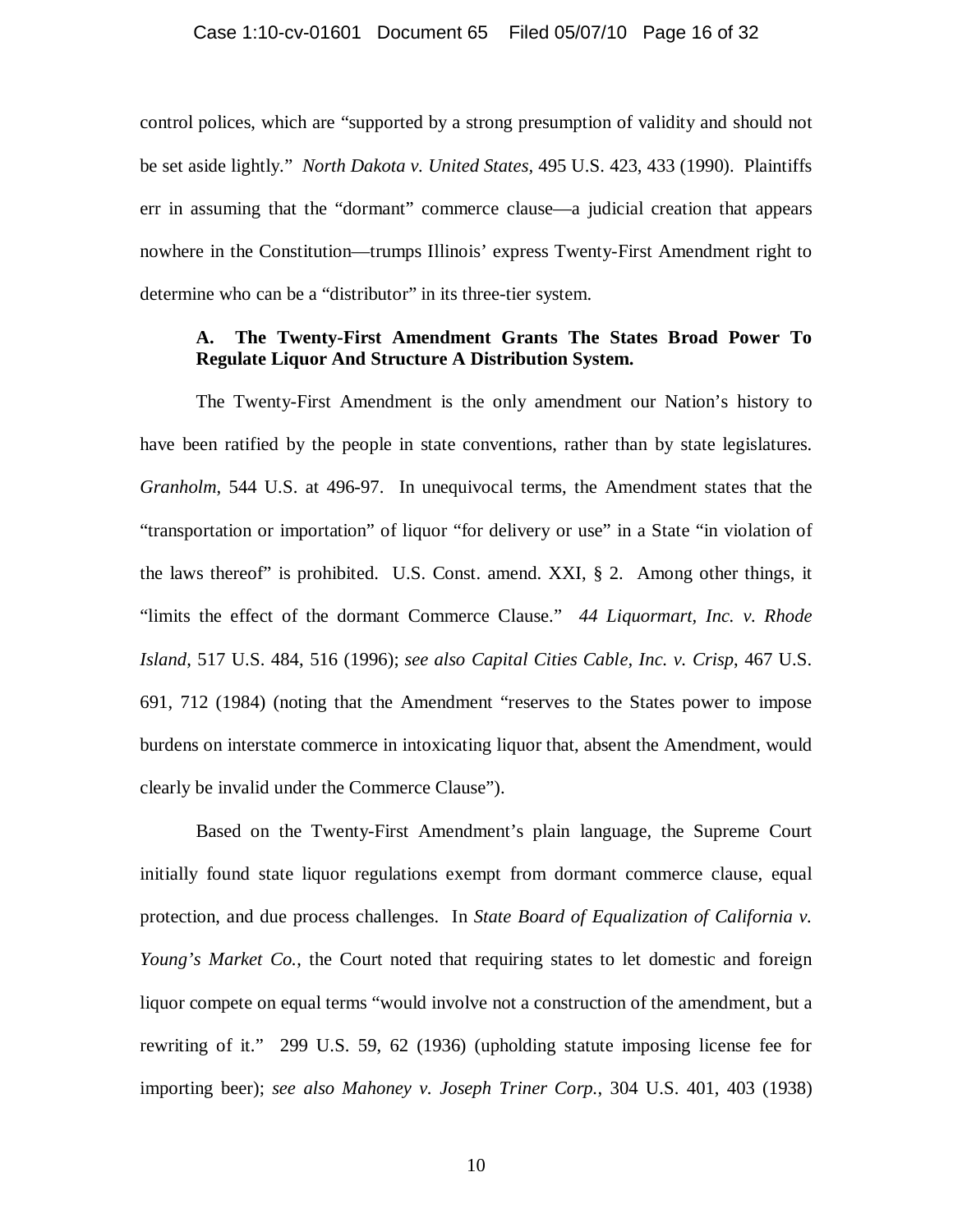#### Case 1:10-cv-01601 Document 65 Filed 05/07/10 Page 17 of 32

(upholding registration statute that "clearly discriminat[ed] in favor of liquor processed within the State"); *Indianapolis Brewing Co. v. Liquor Control Comm'n of the State of Michigan*, 305 U.S. 391, 394 (1939) (upholding statute despite its alleged protectionist purpose, "the right of a state to prohibit or regulate the importation of intoxicating liquor is not limited by the commerce clause").

 The Supreme Court's Twenty-First Amendment jurisprudence has evolved since these early cases. *See, e.g.*, *Hostetter v. Idlewild Bon Voyage Liquor Corp.*, 377 U.S. 324, 331-32 (1964) (noting that the Twenty-First Amendment did not "repeal" the commerce clause in the liquor context). But plaintiffs have not cited a *single* decision early or modern—invalidating the type of liquor law at issue here.

 Plaintiffs cite three pre-*Granholm* Supreme Court cases. (*Granholm* is discussed in Part III below.) All are easily distinguished. Two of the cases, *Brown-Forman* and *Healy*, involved "price affirmation" statutes that had the practical effect of controlling liquor prices in other states. *Brown-Forman Distillers Corp. v. New York State Liquor Auth.*, 476 U.S. 573, 582-83 (1986); *Healy v. Beer Inst.*, 491 U.S. 324, 337 (1989). This type of "extraterritorial" regulation is not at issue here.

 The third case, *Bacchus*, involved a tax exemption that Hawaii applied only to certain locally produced wines. *Bacchus Imports, Ltd. v. Dias*, 468 U.S. 263, 265 (1984). In the lower courts, Hawaii "expressly disclaimed" any reliance on the Twenty-First Amendment. *Id.* at 274 n.12. The Supreme Court struck down the tax exemption because Hawaii conceded that its purpose was protectionist and did not "seek to justify its tax on the ground that it was designed to promote temperance or carry out any other purpose of the Twenty-First Amendment." *Id.* at 276. Here, Illinois' three-tier system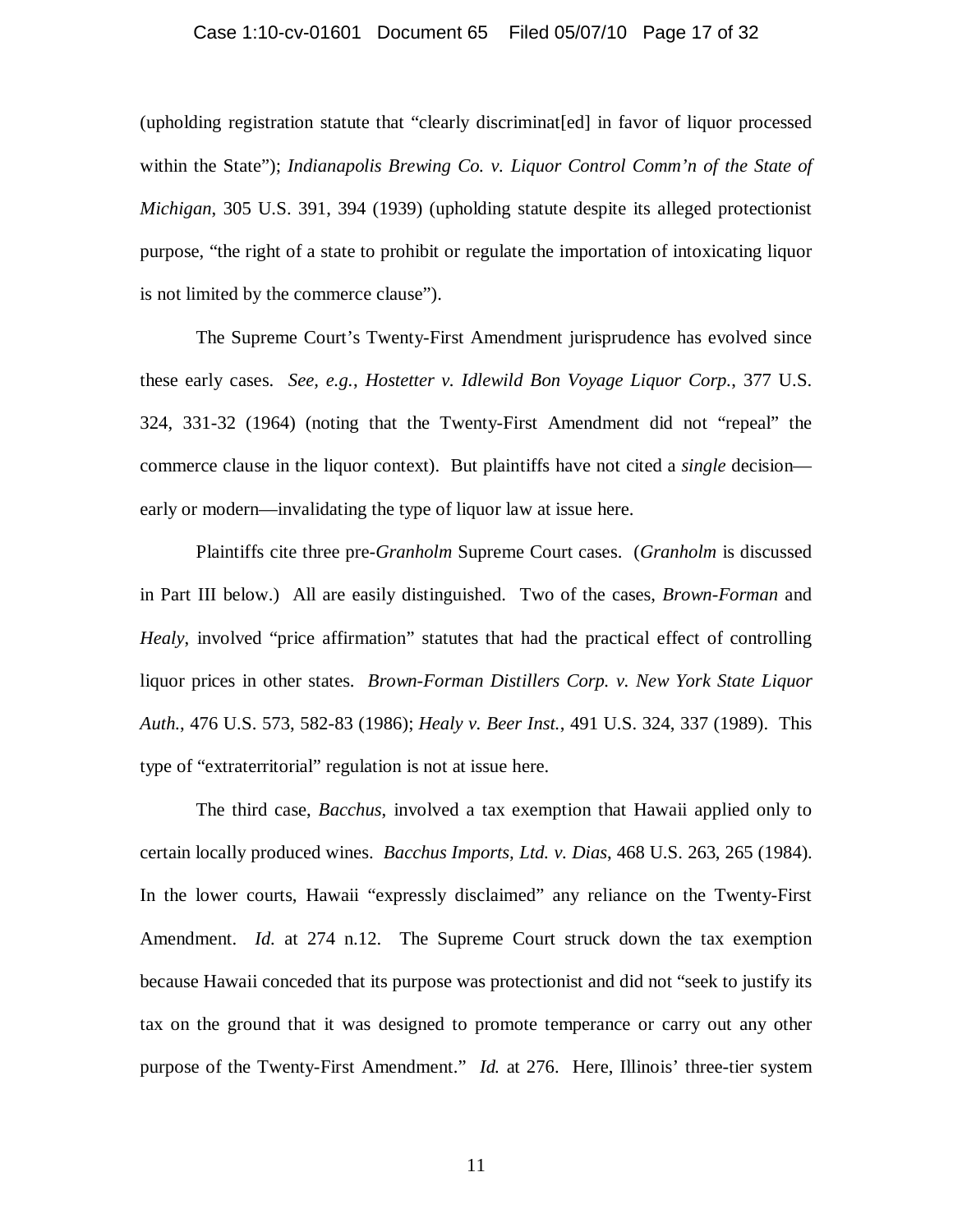promotes temperance and ensures regulatory control, and plaintiffs have offered no evidence showing that it has a protectionist purpose.

# **B. Illinois' Three-Tier System Is Validly Grounded In The Twenty-First Amendment's "Core Concerns."**

 Although plaintiffs cite *Bacchus*, they overlook the Twenty-First Amendment "core concerns" test that the Supreme Court established in that case.<sup>7</sup> This test protects state liquor regulations implicating interests "so closely related to the powers reserved by the Twenty-First Amendment that the regulation may prevail, notwithstanding that its requirements directly conflict with express federal policies." *Bacchus Imports, Ltd.*, 468 U.S. at 275-76. If a state regulation implicates a "core concern" of the Twenty-First Amendment, the Amendment "removes the constitutional cloud from the challenged law so long as the state demonstrates that it genuinely needs the law to effectuate its proffered core concern." *Brainbridge*, 311 F.3d at 1112-13. Unlike the commerce clause burden that plaintiffs argue applies here, the state does *not* need to show that no nondiscriminatory alternatives are available. *Id.* at 1115 n.17.

 Here, the Twenty-First Amendment core concerns test insulates Illinois' three-tier system from plaintiffs' commerce clause challenge. By precluding large, out-of-state beer producers from acting as distributors (or affiliating with them), Illinois' three-tier system promotes temperance and competition among the brands. *See* Part I-C, *supra*. And the Act's limited exception to the rule against vertical integration, allowing in-state producers to self-distribute, does not surrender Illinois' interests in regulatory control and

<u>.</u>

<sup>7</sup> In *Granholm*, the Supreme Court cited *Bacchus* with approval. 544 U.S. at 487-88. Faced with protectionist laws completely banning out-of-state wineries from shipping directly to consumers, the Court in *Granholm* did not discuss the core concerns test. But the Fourth Circuit has specifically held that *Granholm* did not eliminate the test, at least when economic protectionism is not at issue. *Brooks v. Vassar*, 462 F.3d 341, 351 (4th Cir. 2006), *cert. denied*, 550 U.S. 934 (2007).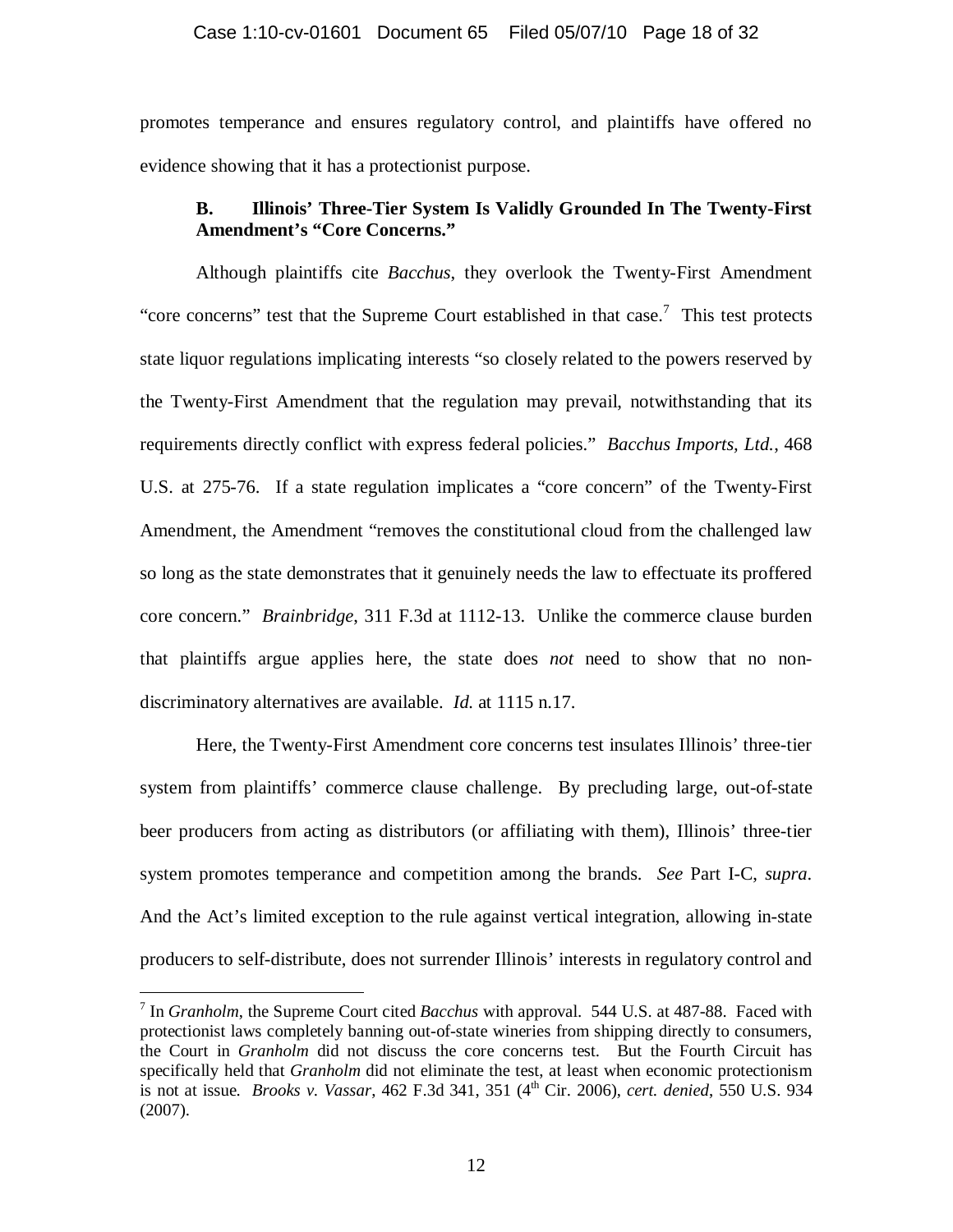tax collection. *Id.* The Supreme Court has made clear that the States' "core" Twenty-First Amendment powers include "promoting temperance, ensuring orderly market conditions, and raising revenue." *North Dakota*, 495 U.S. at 432; *see also Milton S. Kronheim & Co., Inc. v. Dist. of Columbia*, 91 F.3d 193, 202-04 (1996) (upholding "facially discriminatory" local warehousing requirement, geographic proximity supports "the core enforcement function of the Twenty-First Amendment").

### **III. ILLINOIS' THREE-TIER SYSTEM IS LEGITIMATE UNDER THE SUPREME COURT'S RECENT** *GRANHOLM* **DECISION.**

 To avoid the reach of the Twenty-First Amendment, plaintiffs rely primarily on the Supreme Court's *Granholm v. Heald* decision. (Pls. Mot. Summ. J. (Dkt. 29) at 10- 12) But in pronouncing the three-tier system "unquestionably legitimate," *Granholm* actually supports defendants' position. And although the Court in *Granholm* struck down the bans on direct-to-consumer wine shipping at issue there, the case does not require this Court to find Illinois' law unconstitutional. Plaintiffs ask this Court to extend *Granholm* well-beyond its facts—the Court should decline their invitation and reject their dormant commerce clause claim.

# **A.** *Granholm* **And Its Progeny Only Confirm That Illinois Has A Twenty-First Amendment Right To Determine Who Can Be A Distributor In Its Three-Tier System.**

 *Granholm* is the centerpiece of plaintiffs' motion. In *Granholm*, a bare majority of the Court invalidated—over a vigorous dissent—two states' direct-to-consumer wine shipping laws enacted as part of an "ongoing, low-level trade war." 544 U.S. at 473. Michigan and New York permitted in-state wineries (and, in New York, out-of-state wineries with a physical presence in the state) to *bypass* the three-tier system and sell directly to consumers, but did not grant out-of-state wineries the same privilege. *Id.* at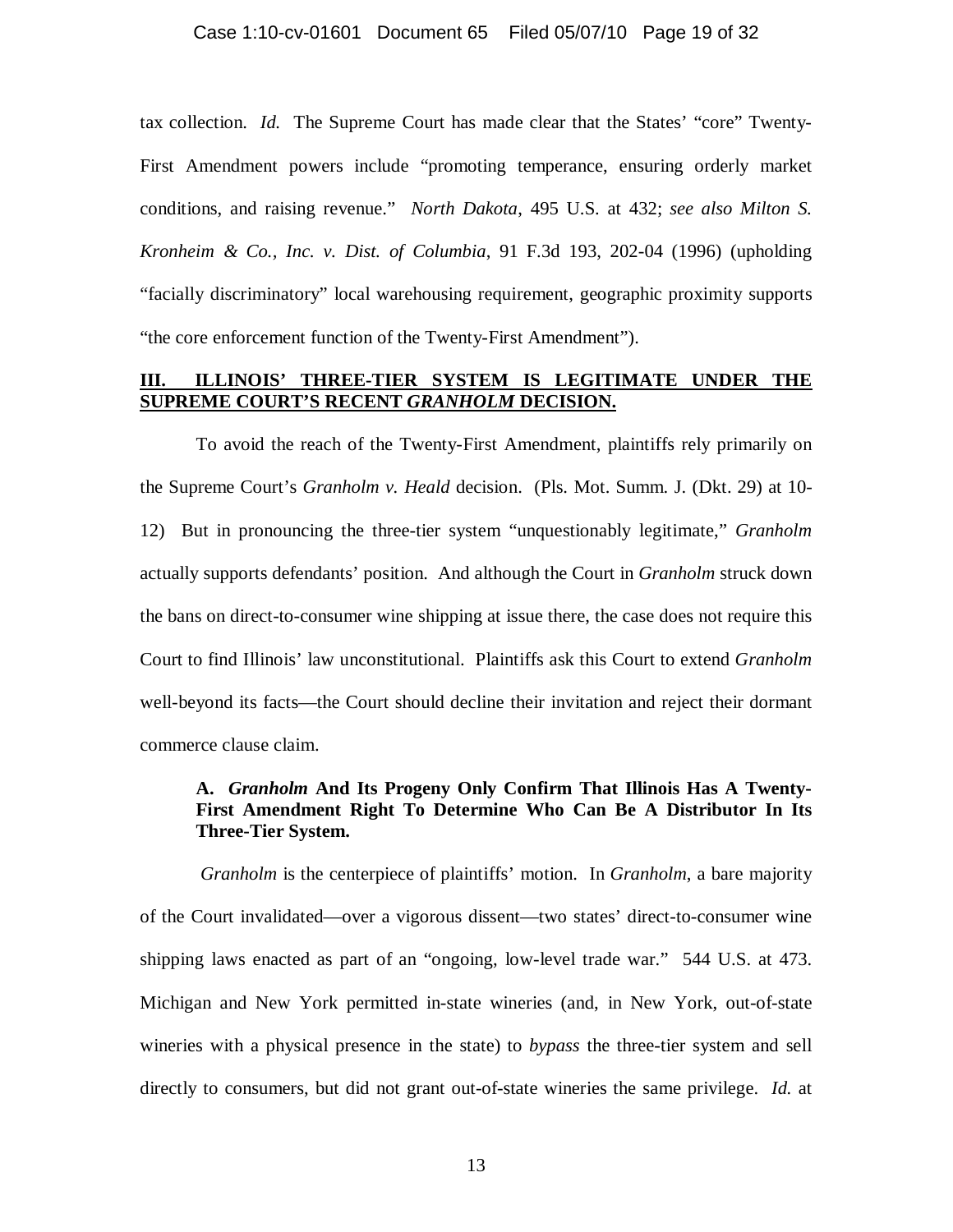#### Case 1:10-cv-01601 Document 65 Filed 05/07/10 Page 20 of 32

465-67. The practical effect of the Michigan and New York laws was to *completely block* small, out-of-state wineries, including the plaintiffs, from competing in those states. *Id.* at 467-68, 474-75. The Court considered the laws "straightforward attempts to discriminate in favor of local producers." *Id.* at 489.

 Nothing in *Granholm* strips Illinois of its Twenty-First Amendment right to determine who can be a distributor in its three-tier system. In *Granholm*, the Court cited *Bacchus*, *Brown-Forman*, and *Healy* (all discussed above) for the proposition that the Twenty-First Amendment "does not immunize all laws from Commerce Clause challenge." *Id.* at 488. But the Court drew the line at the three-tier system, confirming that it remains "unquestionably legitimate." *Id.* at  $489$ . <sup>8</sup> The States still have "virtually complete control" over "how to structure the liquor distribution system." *Id.* at 488. "State policies are protected under the Twenty-First Amendment when they treat liquor produced out of state the same as its domestic equivalent." *Id.* at 489. And this is precisely the case here—both in-state and out-of-state beer must pass through Illinoislicensed distributors and retailers.

 Three recent appellate decisions—none of which plaintiffs cite—confirm that *Granholm* permits distinctions between in-state and out-of-state interests made as part of a State's three-tier system. In *Siesta Village Market LLC v. Steen*, out-of-state wine retailers challenged a Texas law allowing only in-state retailers to deliver wine to the doors of their customers. 595 F.3d at 251. The Fifth Circuit held that Texas' distinction

<u>.</u>

<sup>&</sup>lt;sup>8</sup> The Supreme Court's approval of the three-tier system is "a caveat to the statement that the Commerce Clause is violated if state law authorizes 'differential treatment of in-state and out-ofstate economic interests that benefits the former and burdens the latter.'" *Siesta Village Market, LLC*, 595 F.3d at 258.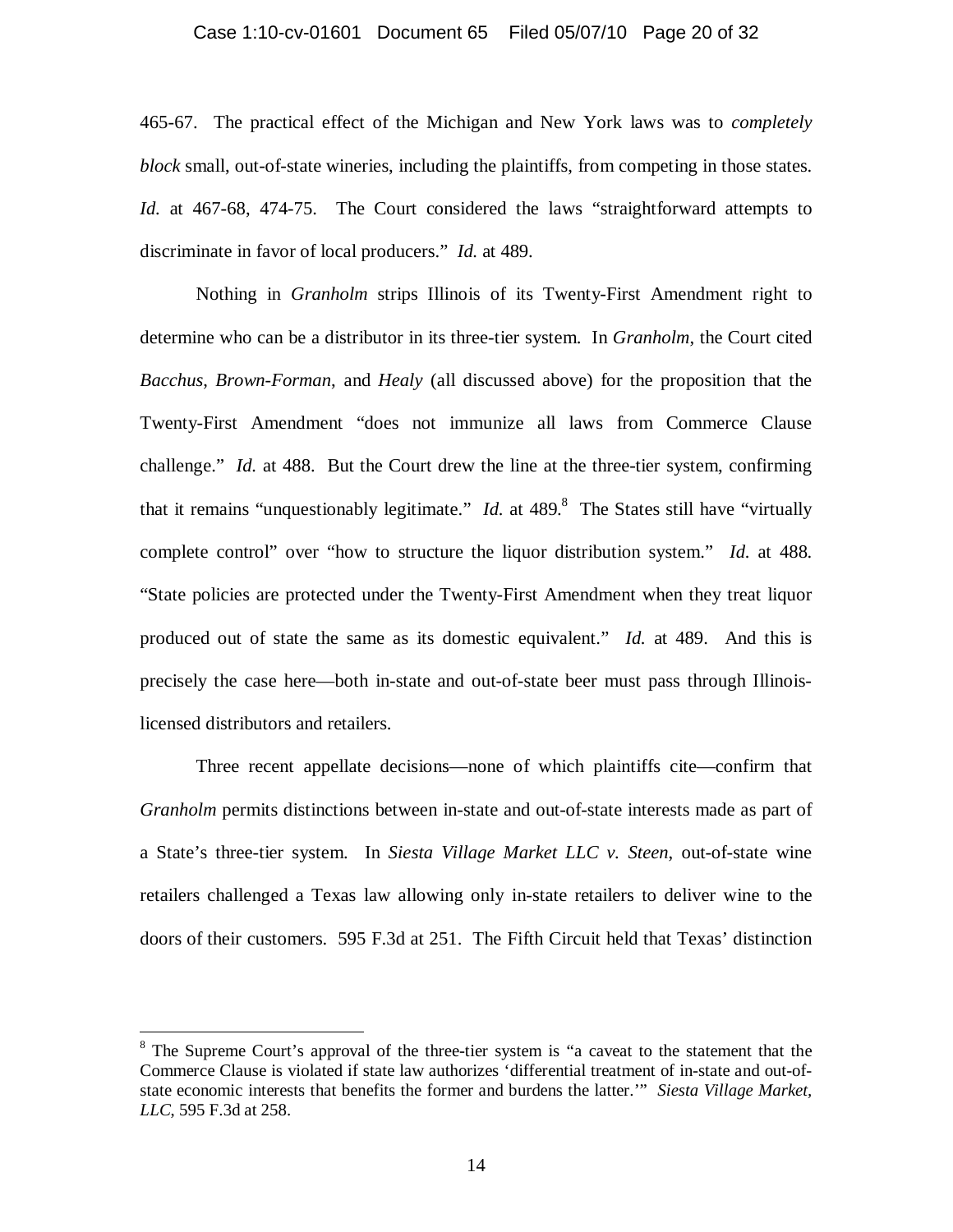### Case 1:10-cv-01601 Document 65 Filed 05/07/10 Page 21 of 32

is "not discrimination in Granholm terms." Id. at 259 (emphasis added)<sup>9</sup> The Court reasoned that the distinction is part of Texas' three-tier system and, for that reason, not subject to attack under the dormant commerce clause. *Id.* at 258-59. It rejected plaintiffs' argument that "the three tiers have tumbled" because Texas permits retailers to make home deliveries. *Id.* at 259.

 The Second and Fourth Circuits have taken a similar approach. In *Arnold's Wine's, Inc. v. Boyle, the Second Circuit upheld a similar New York liquor law* permitting only in-state retailers to deliver directly to consumers. 571 F.3d 185, 188 (2d Cir. 2009). The court characterized the plaintiffs' lawsuit as "a frontal attack on the constitutionality of the three-tier system itself." *Id.* at 190. Finally, in *Brooks v. Vassar*, the Fourth Circuit rejected an argument comparing the status of in-state and out-of-state retailers in Virginia's three-tier system. 462 F.3d at 354-55; *see also id.* at 352 ("[A]n argument that compares the status of an in-state retailer with and out-of-state retailer—or that compares the status of any other in-state entity under the three-tier system with its out-of-state counterpart—is nothing different than an argument challenging the three-tier system itself.").

### **B.** *Granholm* **Does Not Invalidate Illinois' Definition Of "Distributor" Merely Because The Definition Impacts Producers Seeking To Act As Distributors.**

In an attempt to sidestep these recent appellate decisions and mimic *Granholm*, plaintiffs frame their commerce clause claim in terms of discrimination against

<sup>&</sup>lt;sup>9</sup> In upholding the Texas law, the Fifth Circuit did not consider evidence regarding the purpose of the law or the existence of less-discriminatory alternatives. *Id.* at 252-53 ("We do no reach the policy justifications [for the Texas statute], as our reversal is for other reasons."); *see also id.* at 254 ("We do not discuss [the State's burden under the dormant commerce clause] because we determine that the Texas provisions are constitutional and do not need to be saved.").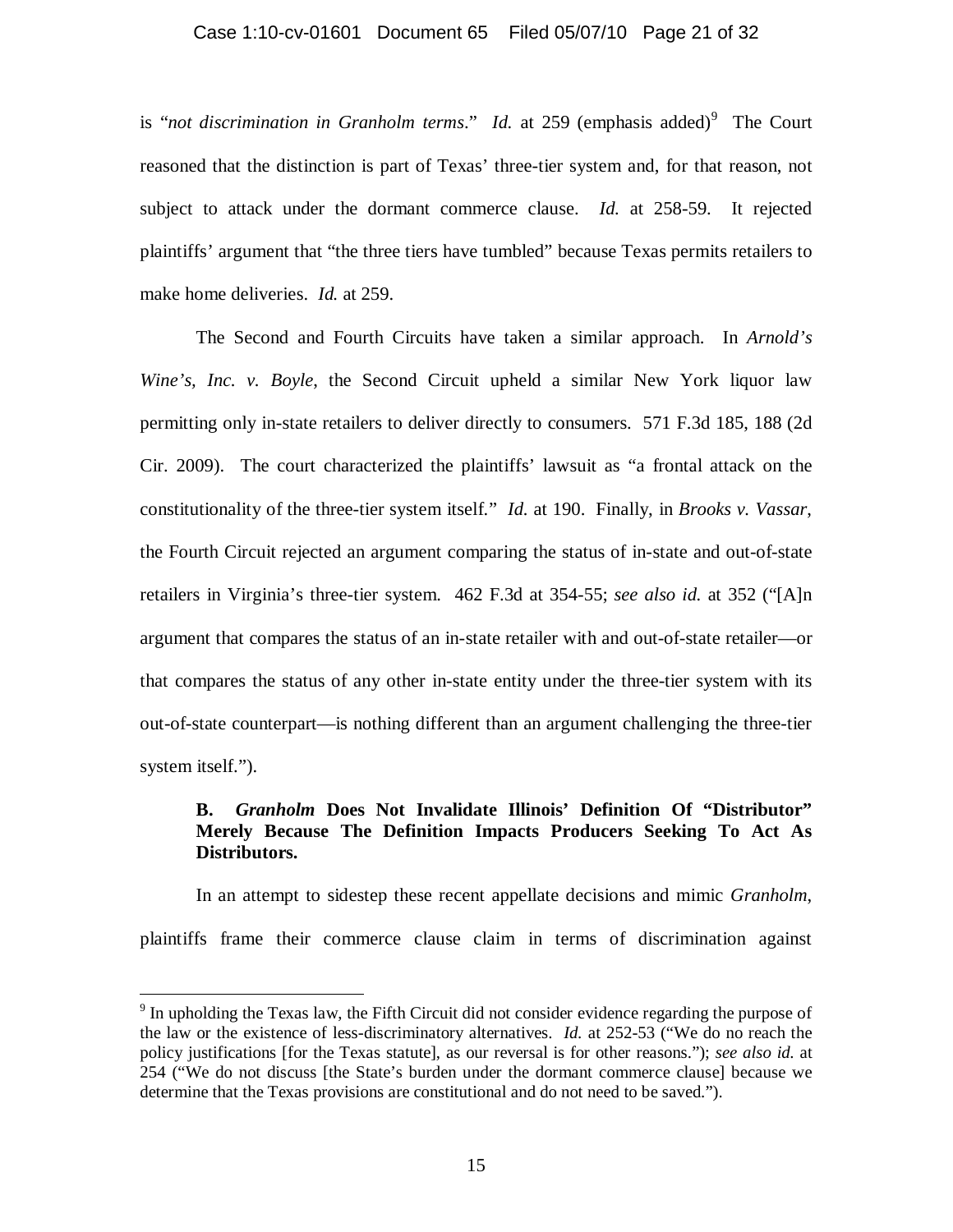### Case 1:10-cv-01601 Document 65 Filed 05/07/10 Page 22 of 32

"producers or products." (Pls. Mot. Summ. J. (Dkt. 29) at 8) *Granholm* certainly distinguishes between (impermissible) discrimination against producers and their products and (permissible) discrimination against distributors and retailers in a state's three-tier system. *See* 544 U.S. at 482-86; *Siesta Village Market LLC*, 595 F.3d at 256, 258, 260 ("[H]ow much further, if at all, beyond products and producers do the antidiscrimination principles go? The Second Circuit held products and producers are the limit."); citing *Arnold's Wines, Inc.*, 571 F.3d at  $191$ <sup>10</sup> But in this case, the Court's distinction gets plaintiffs nowhere.

 Here, Anheuser-Busch's claim is that it cannot act as a *distributor* in Illinois' three-tier system. (Compl. (Dkt. 1) at ¶¶ 2, 3, 38; Pls. Mot. Summ. J. (Dkt. 29) at 1-2, 8, 13-14, 17) The Commission's interpretation of the Act—specifically, the Act's definition of "distributor"—affects Anheuser-Busch only insofar as it wants to act as a *distributor* in Illinois' three-tier system. There is no discrimination against Anheuser-Busch in its capacity as producer. Nor is there any discrimination against its products, because both in-state and out-of-state beer must go through Illinois' three-tier system. For at least three reasons, the type of discrimination against "producers and products" in *Granholm* is not present here:

*First*, in *Granholm*, the in-state producers were permitted to bypass the middle tier in the three-tier system, while the out-of-state producers were not. *Granholm*, 544 U.S. at 466-67 (noting that "the three-tier system is…mandated by Michigan and New

<sup>&</sup>lt;sup>10</sup> In his dissent in *Granholm*, Justice Thomas criticized the Court for concluding that the Twenty-First Amendment protects only discrimination against distributors and retailers. *See* 544 U.S. at 517-18, 520-22 ("The majority's reliance on the difference between discrimination against manufacturers (and therefore, their products) and discrimination against wholesalers and retailers is difficult to understand."). Based on a careful legal and historical analysis, Justice Thomas concluded that the Amendment also permits discrimination against producers. *Id.* at 520.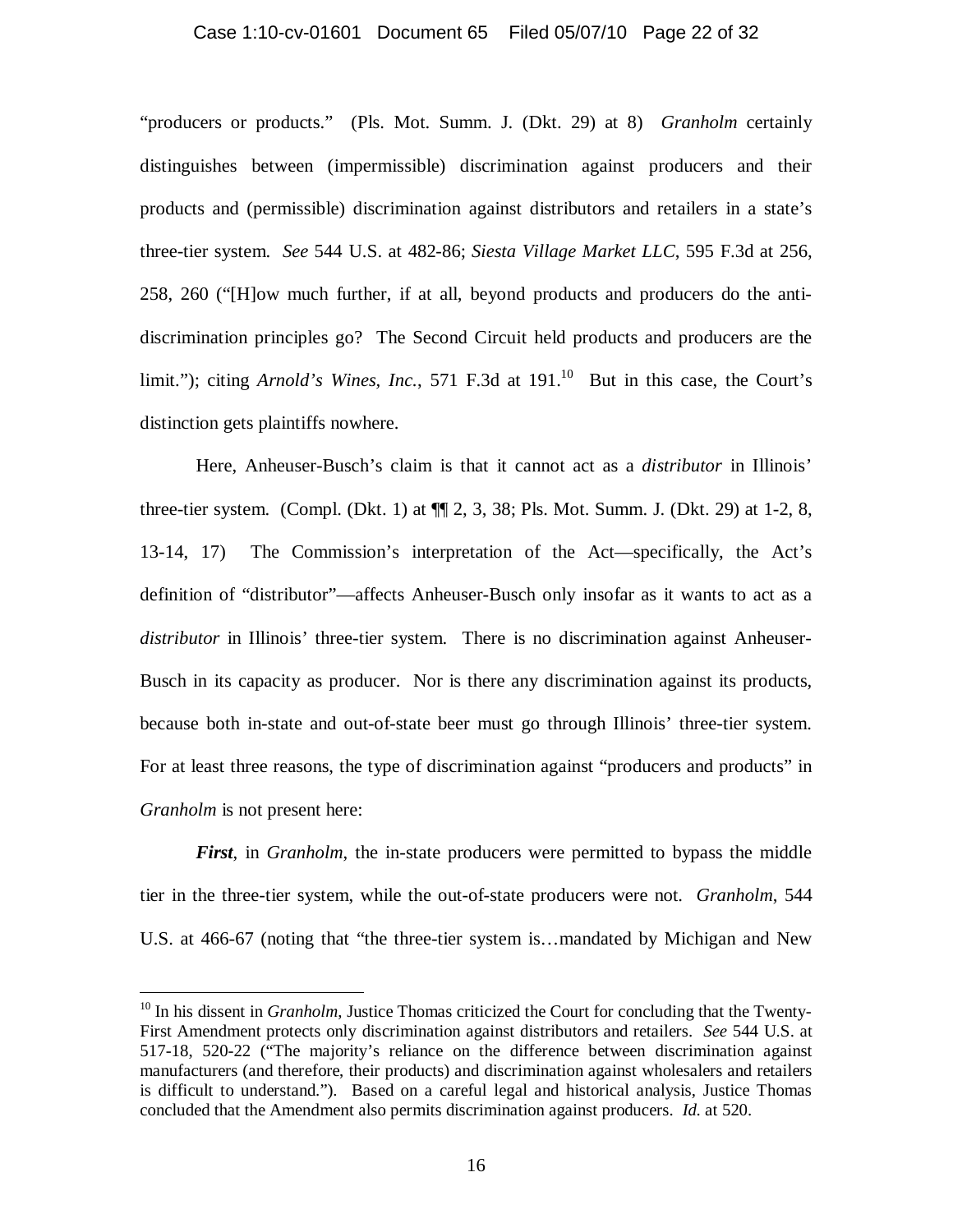#### Case 1:10-cv-01601 Document 65 Filed 05/07/10 Page 23 of 32

York only for sales from out-of-state wineries"), 474 (noting that New York established "an indirect way of subjecting out-of-state wineries, but not local ones, to the three-tier system"). In contrast, under the Commission's interpretation of the Act, both in-state and out-of-state beer must go through licensed in-state distributors. Plaintiffs admit as much. (Pls. Mot. Expedite (Dkt. 18) at 10 n.7) ("Plaintiffs are not seeking to bypass the threetier system, but only to operate at both the producer *and* distributor levels of the system, just as in-state brewers are permitted to do.").

*Second*, in *Granholm*, the out-of-state producers' wine was effectively blocked from Michigan and New York. As the Court explained, direct-to-consumer wine shipping is an "emerging and significant" business. *Granholm*, 544 U.S. at 467. Many small wineries "rely on direct shipping to reach new markets." *Id.* at 467. They "do not produce enough wine or have sufficient consumer demand for their wine to make it economical for wholesalers to carry their products." *Id*. Thus, Michigan's ban on directto-consumer shipping created a cost differential that "effectively bar[red] small wineries from the Michigan market." *Id.* at 474. Likewise, New York's physical presence requirement drove up costs such that no out-of-state winery availed itself of the state's direct shipping privilege. *Id.* at 475.

 The situation here could not be more different. Needless to say, Anheuser-Busch is not comparable to the small wineries struggling to survive in *Granholm*. It is the United States' leading beer producer. (Compl. (Dkt. 1) at  $\P$  11) And it has attained this status without the general self-distribution rights that it seeks here—the company relies on "a network of nearly 600 *independent* wholesalers" and only eleven company-owned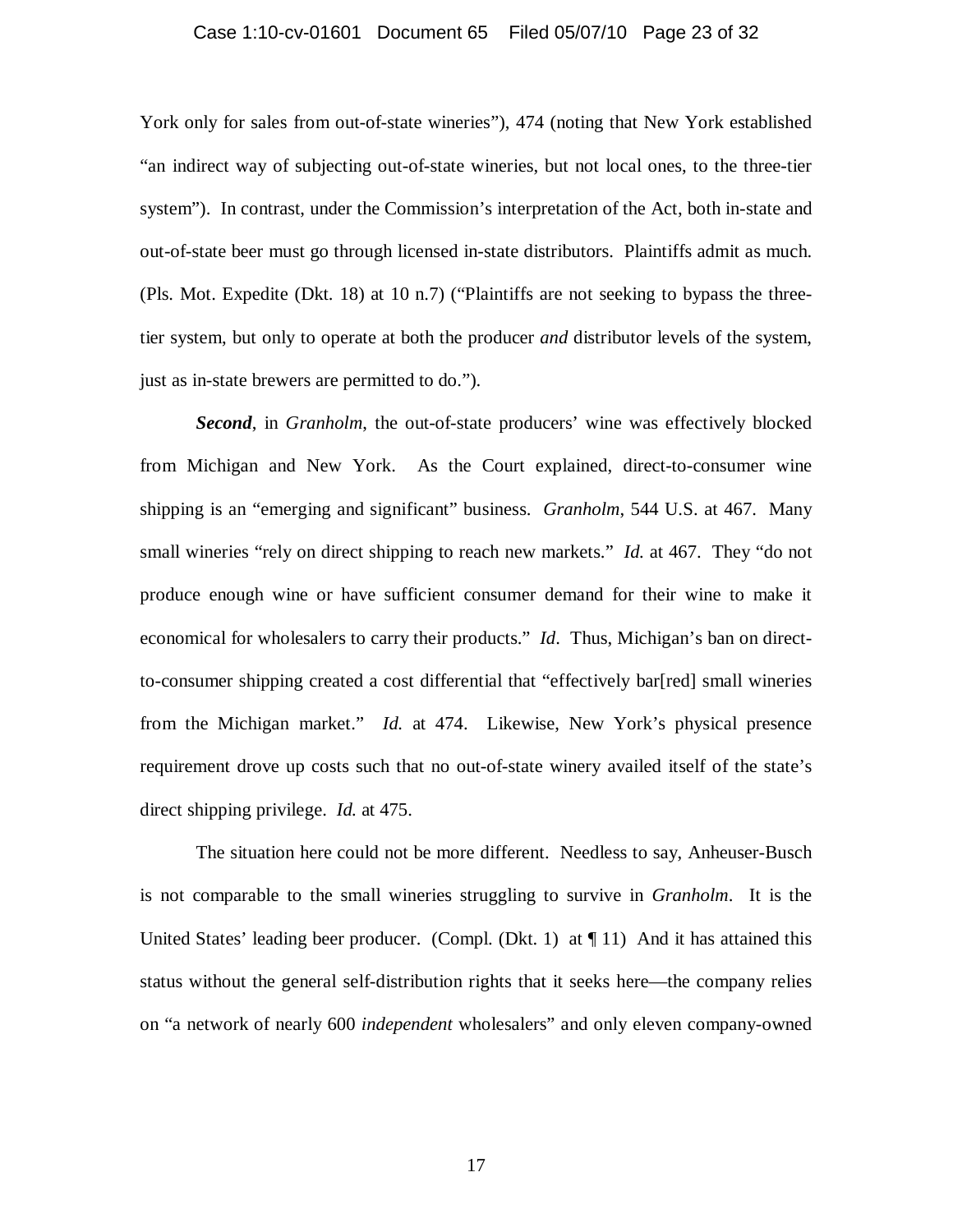distributors. (*Id.*) (emphasis added) It distributes throughout the entire State of Illinois through independent distributors. (Exhibit G)

 Unlike the situation in *Granholm*, Illinois' three-tier system does *not* create a barrier that precludes or restricts Anheuser-Busch's ability to sell its products in the State. Far from it: Anheuser-Busch concedes that its beer is "widely distributed, sold, and consumed in Illinois." (Pls. L.R. 56.1 Stmt. (Dkt. 30) at ¶ 3) Anheuser-Busch also admits that in 2009, CITY Beverage distributed within Illinois *more than 38 million gallons* of its beer, resulting in "tens of millions of dollars" in revenues for the companies. (*Id.* at ¶ 7)

*Third*, the distinction between in-state and out-of-state producers in *Granholm* was for a protectionist purpose. The Court made this clear: "It is evident that the object and design of the Michigan and New York statutes is to grant in-state wineries a competitive advantage over wineries located beyond the States' borders." *Granholm*, 544 U.S. at 466; *see also id.* 472 ("States may not enact laws that burden out-of-state producers or shippers simply to give a competitive advantage to in-state businesses."). In contrast, Illinois' distinction is grounded in its interests in temperance and regulatory control, including tax collection. See Part I-C, *supra*.<sup>11</sup> Plaintiffs offer no evidence suggesting a protectionist motive behind the Illinois General Assembly's definition of "distributor" in the Act.

<sup>&</sup>lt;sup>11</sup> In *Granholm*, Michigan and New York apparently focused on underage drinking rather than temperance in defending their ban on direct-to-consumer shipping. 544 U.S. at 489-91. The Court found "little evidence" that underage drinking is a problem for wine (as opposed to beer).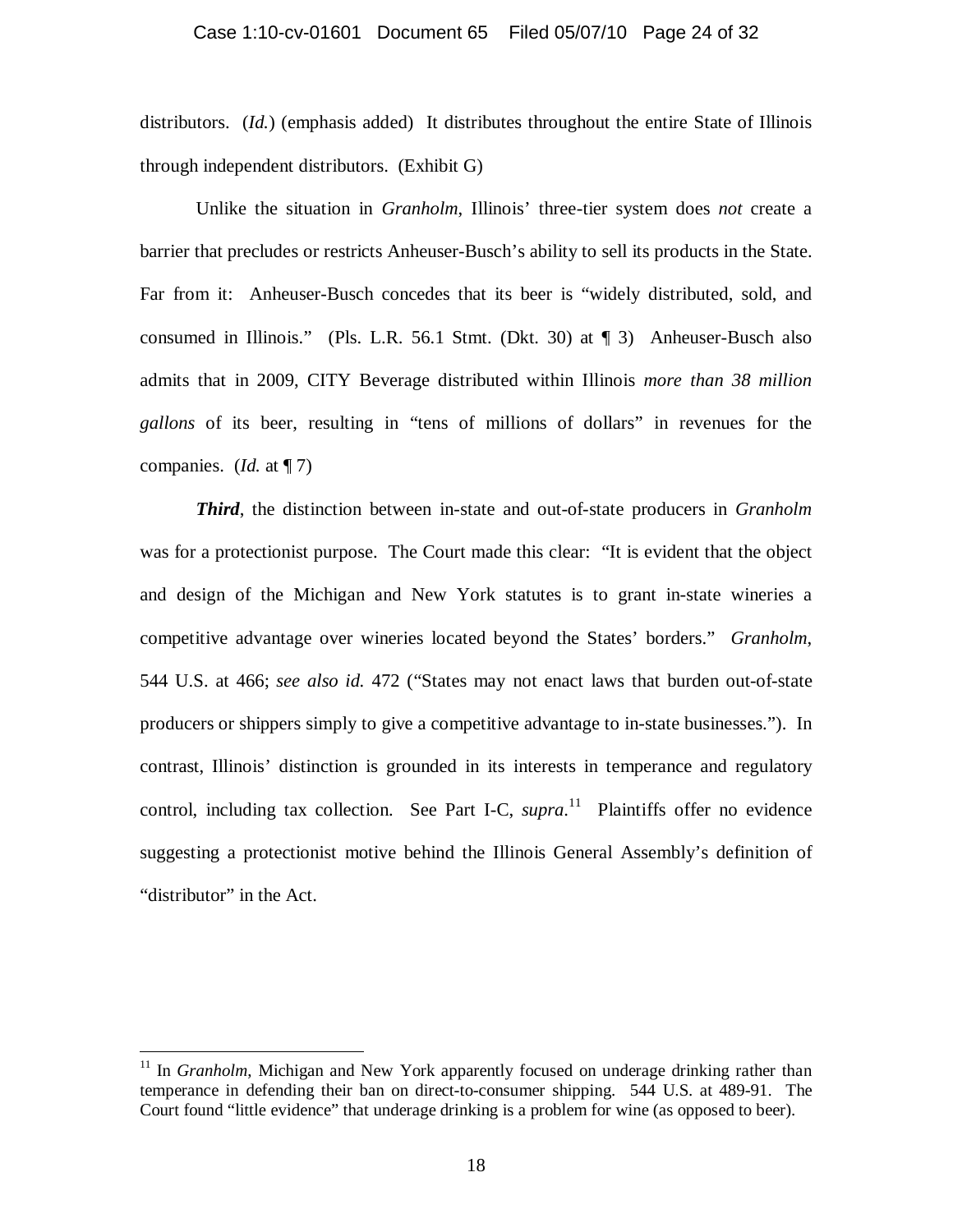Plaintiffs cite a handful of post-*Granholm* lower court decisions, but none of them address the issue presented here. (Pls. Mot. Summ. J. (Dkt. 29) at  $12-13$ <sup>12</sup> Although Anheuser-Busch vigorously opposed the result in *Granholm* (through the Beer Institute, which submitted an *amicus* brief on behalf of its members, attached as Exhibit H hereto), it now seeks to extend that decision well-beyond its facts. Neither *Granholm* nor its progeny require this Court to take that step. Plaintiffs ask the Court to "ignore too much of the [Twenty-First Amendment's] background jurisprudence and extend the trend well beyond *Granholm*." *Arnold's Wines, Inc.*, 571 F.3d at 201. As the Second Circuit cautioned, "[a]n extension of this sort is not for [the Court] to make." *Id.* Plaintiffs' commerce clause claim falls short and should be rejected.

# **IV. PLAINTIFFS' PROPOSED REMEDY WOULD UNDERMINE ILLINOIS' THREE-TIER SYSTEM AND IS NOT TAILORED TO DEFENDANTS' ALLEGED COMMERCE CLAUSE VIOLATION.**

 For the reasons stated above, the Act's limited exception allowing in-state brewers to self-distribute is constitutional. But if this Court finds otherwise, it should (1) provide a deadline to permit the Illinois General Assembly to amend the Act and, if the deadline passes, (2) strike from the Act the limited exception for in-state brewers. The factual predicate and "legal hook" for plaintiffs' commerce clause claim is their

<sup>12</sup> *See Action Wholesale Liquors v. Okla. Alcoholic Beverage Laws Enforcement Comm'n*, 463 F. Supp. 2d 1294 (W.D. Okla. 2006) (Oklahoma law "allow[ed] in-state wineries, but not out-ofstate wineries, to ship directly to retailers and restaurants in Oklahoma"); *Baude*, 538 F.3d at 612 (Indiana law "prevent[ed] direct shipment of almost all out-of-state wine while allowing all wineries in Indiana to sell direct"); *Costco Wholesale Corp. v. Hoen*, 407 F. Supp. 2d 1247 (W.D. Wash. 2005) (Washington law required two-levels of "minimum mark-ups" for out-of-state beer and wine producers); *Huber Winery v. Wilcher*, 488 F. Supp. 2d 592, 594 (W.D. Ky. 2006) (Kentucky law "prohibit[ed] out-of-state wineries from selling and shipping wine directly to consumers and retailers while allowing in-state wineries to do so on a limited basis"); *Jelovsek v. Bredesen*, 545 F.3d 431, 434 (6<sup>th</sup> Cir. 2009) (Tennessee law permitted residents to "transport a greater quantity of wine purchased from a Tennessee winery as compared to wine purchased in another state" and provided other advantages to in-state wineries for admittedly protectionist purposes).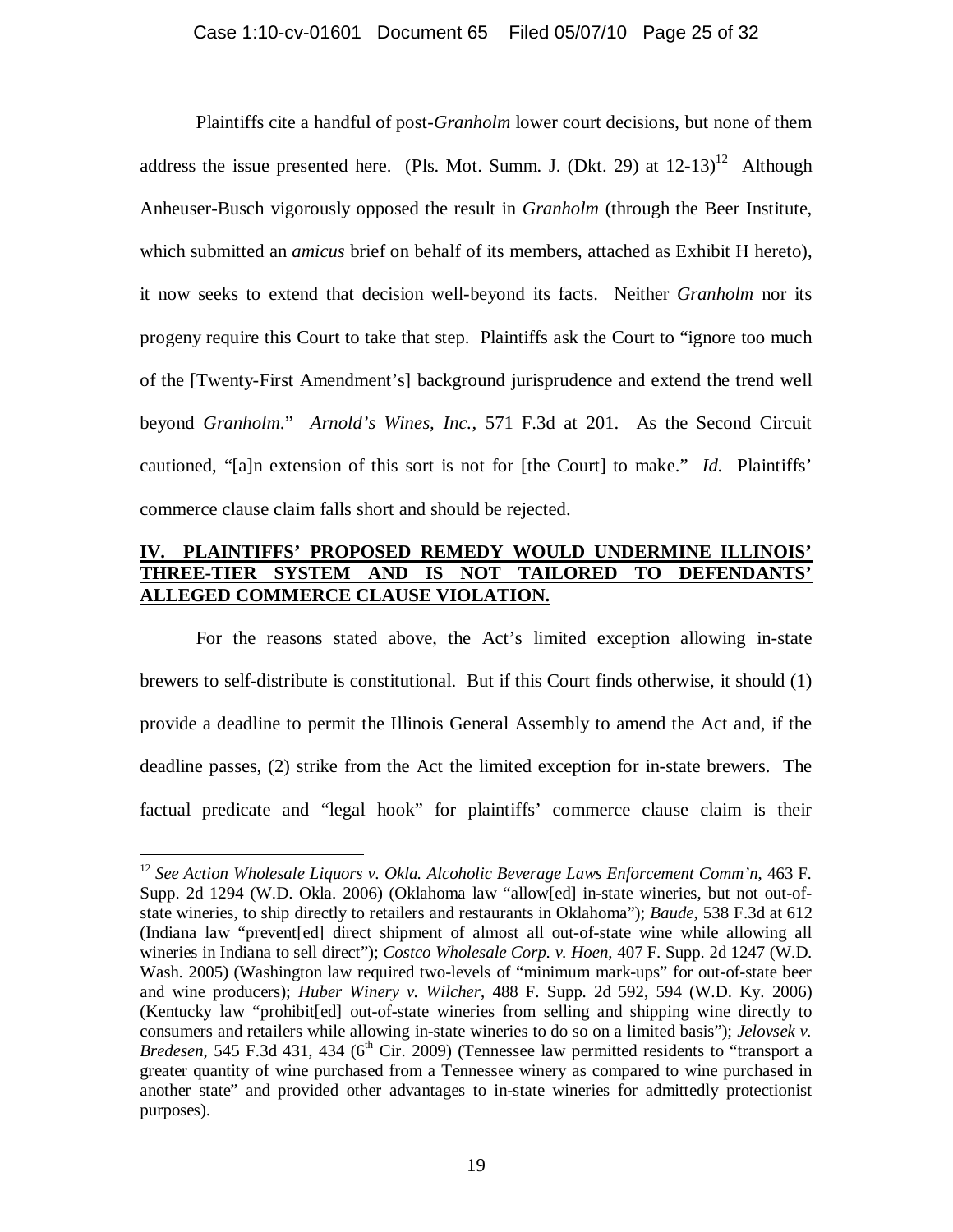#### Case 1:10-cv-01601 Document 65 Filed 05/07/10 Page 26 of 32

farfetched allegation that Anheuser-Busch is "competing at a disadvantage" with the handful of small, in-state brewers that distribute their own products. (Compl. (Dkt. 1) at ¶ 46) Plaintiffs assert that they want to "compete on equal footing" with these in-state brewers. (*Id.* at ¶ 2) Removing the exception for in-state brewers would eliminate the alleged differential treatment (the commerce clause's only concern) while only strengthening Illinois' three-tier system.

 Plaintiffs' proposed remedy would have the opposite effect and should be rejected. Because their real goal is to see their proposed transaction go forward, plaintiffs call on the Court to expand self-distribution rights to *all* producers. (Pls. Mot. Summ. J. (Dkt. 29) at  $17-21$ <sup>13</sup> But the commerce clause does not protect plaintiffs' preferred business arrangement. *Exxon Corp. v. Governor of Maryland*, 437 U.S. 117, 119-20, 127 (1978) (upholding law preventing petroleum producers or refiners from operating retail service stations); *Ford Motor Co. v. Texas Dept. of Transp.*, 264 F.3d 493, 498, 505 (5<sup>th</sup>) Cir. 2001) (upholding law preventing automobile manufacturers from acting as dealers). This Court should not needlessly collapse the producer and distributor tiers in Illinois' three-tier system and undermine the State's interests in temperance, regulatory control, and tax collection. *See* Part I-C, *supra*; Exhibit F at ¶ 8 (failing to protect Illinois' threetier system would "destabilize the market, disadvantage small operators, and allow for further monopolization of Illinois' beer market" and "consumption would likely rise with its inevitable social problems").

<u>.</u>

<sup>&</sup>lt;sup>13</sup> To the extent that Anheuser-Busch intends to distribute *other* producers' beer, its proposed relief should be denied because the Commission permits in-state brewers to distribute only their own product. (Exhibits C, D) The dormant commerce clause does not entitle Anheuser-Busch to greater privileges than in-state producers have. *See Siesta Village Market, LLC*, 595 F.3d at 260.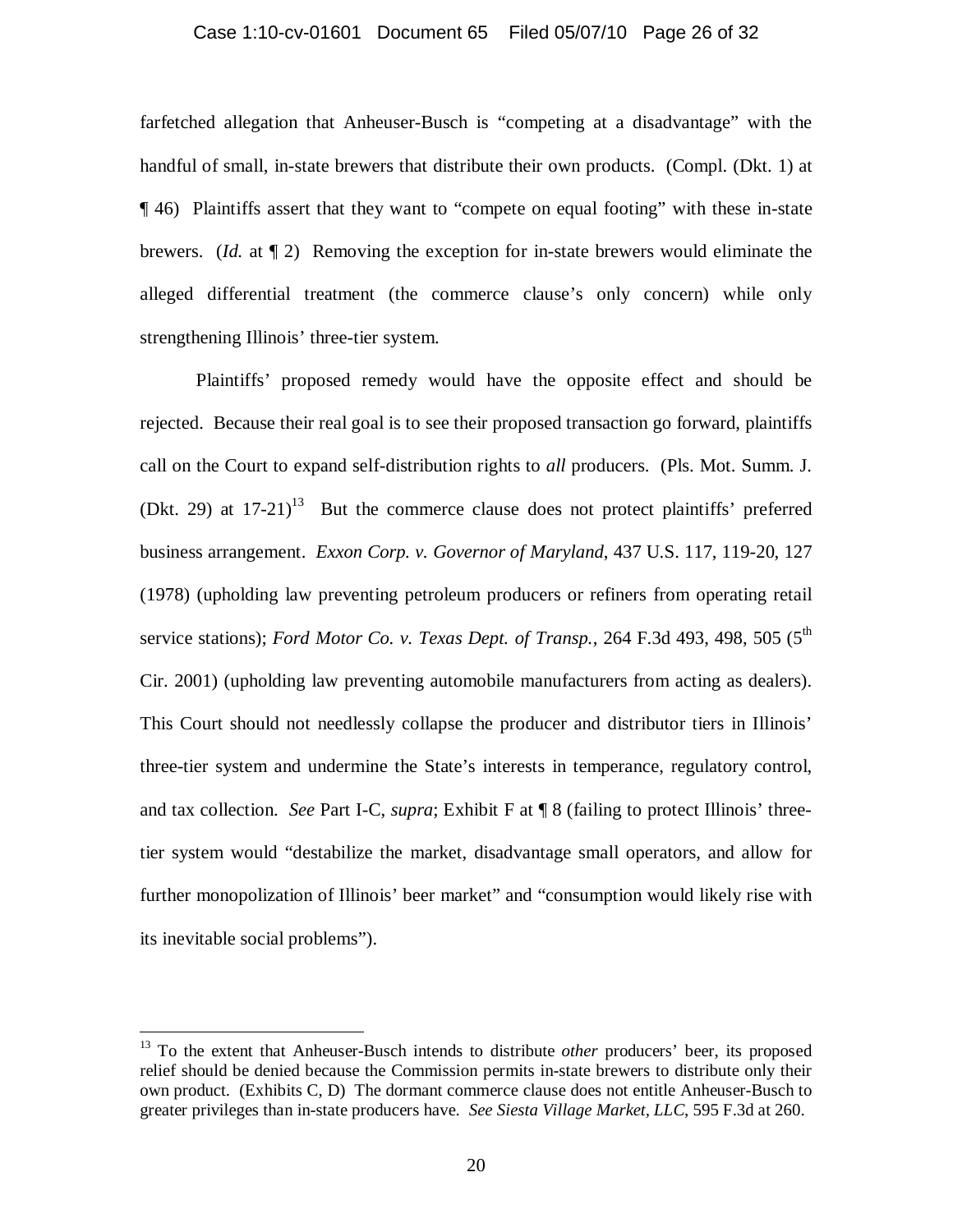### Case 1:10-cv-01601 Document 65 Filed 05/07/10 Page 27 of 32

*Beskind v. Easley*, a case that plaintiffs ignore, confirms that such a disruptive remedy is improper. There, the Fourth Circuit held that it was *reversible error* for the lower court to extend direct-to-consumer shipping rights to out-of-state wineries to redress a dormant commerce clause violation.  $325$  F. 3d 506, 517-20 ( $4<sup>th</sup>$  Cir. 2003). The Fourth Circuit applied a "minimum damage approach" and stuck the provision authorizing in-state wineries to sell directly to consumers:

[W]e have little difficulty in concluding that it causes less disruption to North Carolina's…laws to strike the single provision—added in 1981 and creating the local preference—as unconstitutional and thereby leave in place the three-tiered regulatory scheme that North Carolina has employed since 1937 and has given every indication that it wants to continue to employ.

*Id.* at 519. The court added that "[t]he local preference provision gave [plaintiffs] the opportunity to challenge the discrimination but not the right to dictate the course that cures the constitutional violation." *Id.* at 520; *see also id.* at 518 (noting that plaintiffs merely "latched onto a violation of the Commerce Clause" as "leverage" for their proposed remedy). The same is true here.

 Not only do plaintiffs ignore *Beskind*, they ignore the holdings in two of the cases cited in their own brief. In *Costco Wholesale Corp. v. Hoen*, the court determined that withdrawing self-distribution privileges from in-state wineries would result in the "minimum damage" to Washington's three-tier system:

Defendants' proposed remedy would remove a limited exception to Washington's long-standing three-tier system, while Plaintiffs' proposed remedy would significantly expand this exception. Extending the selfdistribution privilege to out-of-state producers would also require more significant changes in the State's licensing, enforcement, and tax collection efforts for beer and wine than withdrawing the privilege from in-state producers. Therefore, the more appropriate remedy from a judicial perspective would be to withdraw the self-distribution from in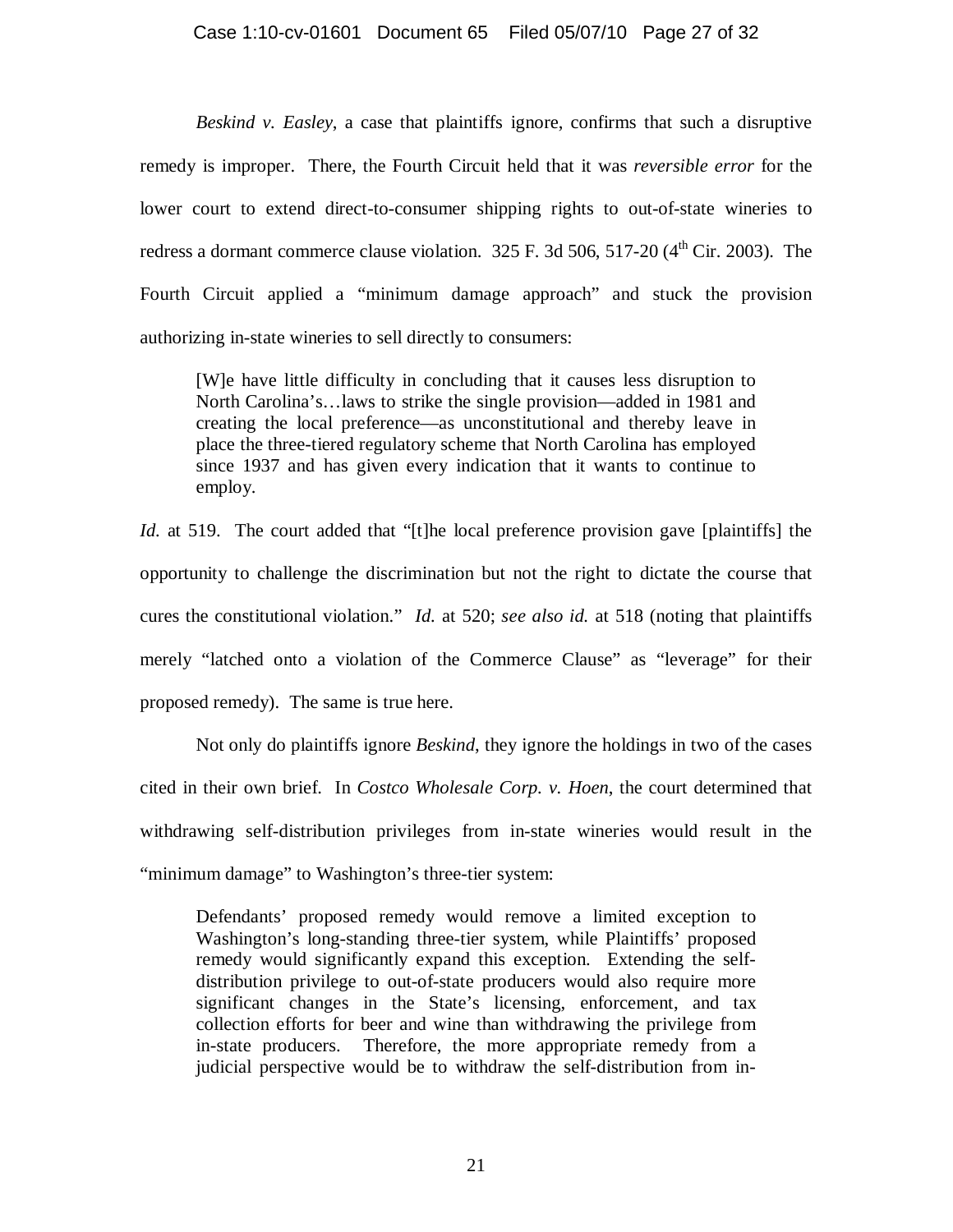state producers, rather than extending the privilege to out-of-state producers.

407 F. Supp. 2d at 1255-56. Rather than implementing this approach immediately, however, the court stayed its order to give the Washington legislature time to amend the statute. *Id.* at 1256 ("The constitutional defects in the current Washington system present a policy choice between two alternatives, a decision that is within the discretion of the State Legislature.").

 In *Action Wholesale Liquors v. Oklahoma Alcoholic Beverage Laws Enforcement Commission*, the court took the same approach. There, the court invalidated a law allowing in-state wineries, but not out-of-state wineries, to ship directly to retailers in Oklahoma. 463 F. Supp. 2d. at 1305. In crafting a remedy, the court recognized that regulation of the alcoholic beverage industry is a "quintessentially legislative function" implicating policy judgments that "courts are ill-equipped to make." *Id.* at  $1306$ <sup>14</sup> The court gave the legislature time to act, but also made clear that should the legislature fail to act, nullification is more appropriate than extension because it "would be much less disruptive to Oklahoma's long-standing regulatory scheme" to remove the exception to the three-tier system for in-state wineries than it would be to expand it to all wineries. *Id.* at 1306-07.

 The cases that plaintiffs rely on do not support their proposed remedy. First, although the United States Supreme Court stated in a footnote in *Heckler v. Matthews*

-

 $14$  The Court emphasized that the legislature has more flexibility to craft an appropriate remedy, and is not "confined to the binary choice" between nullification and extension. *Id.* As an example, it noted that the legislature may favor small wineries (in-state and out-of-state) over large ones. *Id.* at n.8; *see also Black Star Farms LLC v. Oliver*, No. 08-15738, 2010 WL 1443284 ( $9<sup>th</sup>$  Cir. April 13, 2010) (upholding law permitting only small wineries to ship directly to consumers). The Illinois General Assembly should be given the opportunity to make a similar size-based distinction here.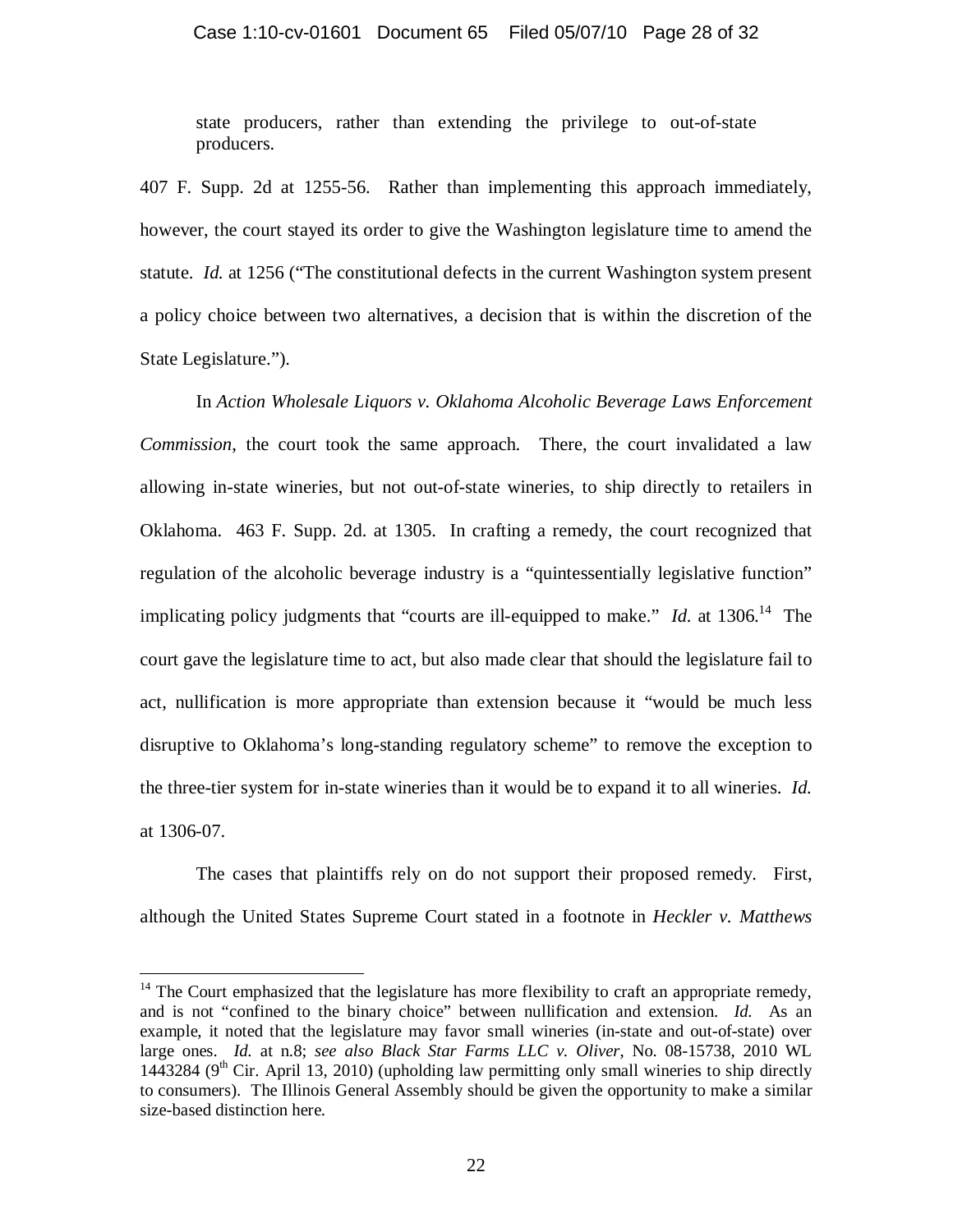### Case 1:10-cv-01601 Document 65 Filed 05/07/10 Page 29 of 32

that "ordinarily extension rather than nullification is the proper course," it immediately added that courts must consider the intent of the legislature and "the degree of potential disruption of the statutory scheme." 465 U.S. 728, 739 n.5 (1984). This principle counsels *against* plaintiffs' proposed remedy. Second, in *Dickerson v. Bailey*, the court extended direct-to-consumer shipping rights to out-of-state wineries only because the alternative required the court to "assume the mantle of super legislature, actively rewriting substantial portions of the [Texas Alcoholic Beverage Code]." 336 F.3d 388, 408 ( $5<sup>th</sup>$  Cir. 2003). Here, the opposite is true.<sup>15</sup> Third, in *Huber Winery v. Wilcher*, the court merely extended direct-shipping privileges for small in-state wineries to *equally small* out-of-state wineries because Kentucky "clearly expressed its intent to allow wineries of a certain size" to bypass its three-tier system. 488 F. Supp. 2d 592, 597 (W.D. Ky. 2006).

 Finally, plaintiffs cannot support their proposed remedy by offering an alternative interpretation of the Act. (Pls. Mot. Summ. J. (Dkt. 29) at 19-20) Plaintiffs include a footnote in their brief stating that they "vigorously contest" the Commission's interpretation of the Act, but their federal dormant commerce clause claim accepts—and indeed requires—the Commission's interpretation. Plaintiffs chose not to file a statecourt action challenging the Commission's construction of the Act, even though a ruling in their favor may have allowed their proposed transaction to proceed without a debate about the appropriate remedy. Their attempt to walk away from that strategic choice by

<u>.</u>

<sup>&</sup>lt;sup>15</sup> If the Court finds that the Act violates the dormant commerce clause insofar as it permits instate but not out-of-state producers to sell to retailers, it can eliminate the problem by striking the italicized language from 235 ILCS 5/5-1: "Class 3. A Brewer may make sales and deliveries of beer to importing distributors, and to non-licensees, *and to retailers provided the brewer obtains an importing distributor's license or distributor's license in accordance with the provisions of this Act*." (emphasis added)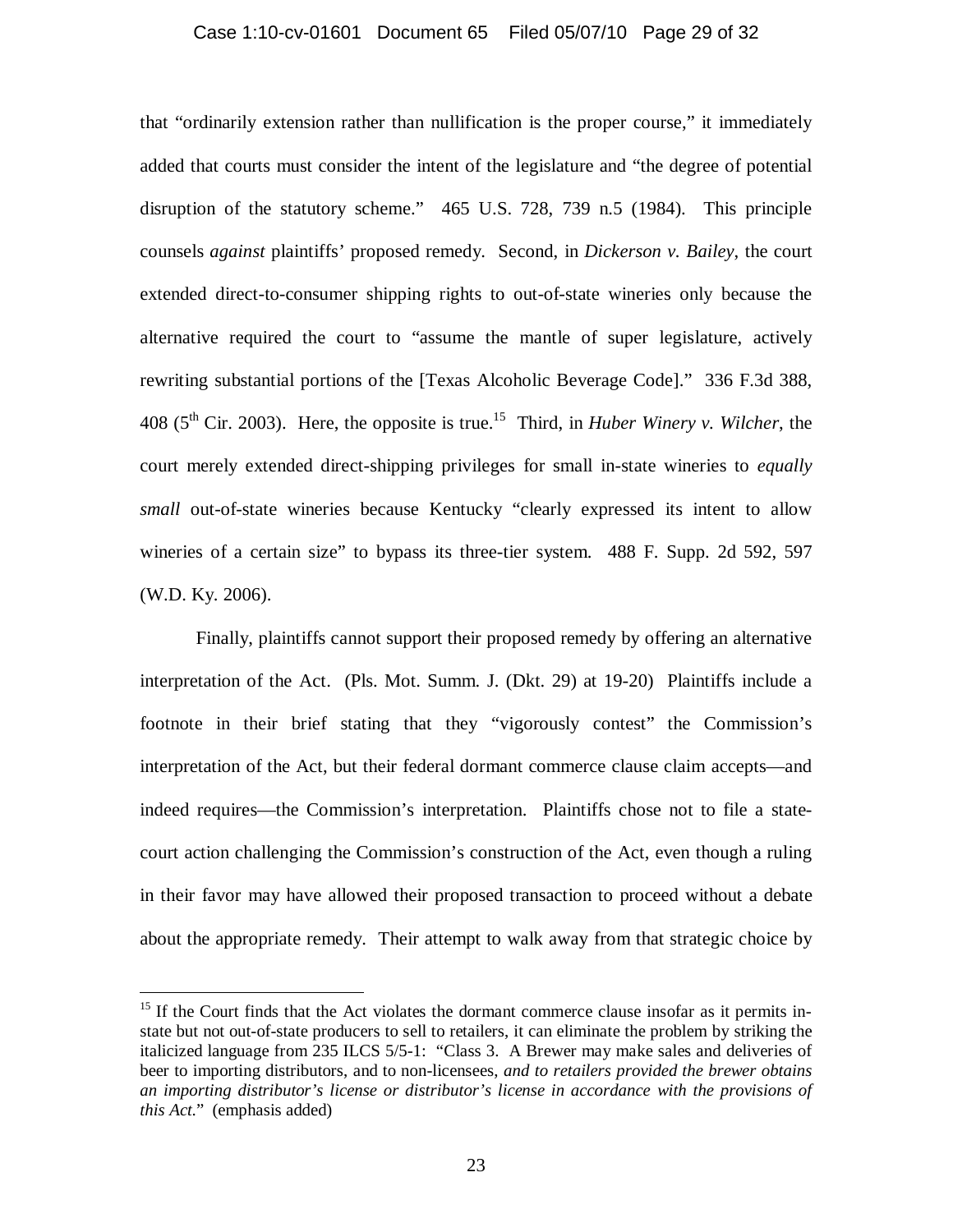#### Case 1:10-cv-01601 Document 65 Filed 05/07/10 Page 30 of 32

having this Court interpret the Act raises serious questions about whether this case even belongs in federal court. *See, e.g.*, *Buckley v. Illinois Judicial Inquiry Bd.*, 997 F.2d 224, 229 ( $7<sup>th</sup>$  Cir. 1993) (noting that "a federal court cannot make an interpretation of state law that will bind state courts"); *Waldron v. McAtee*, 723 F.2d 1348, 1352-53 (7<sup>th</sup> Cir. 1983) (finding abstention appropriate since statute susceptible to interpretation eliminating constitutional issue).<sup>16</sup>

In any event, plaintiffs are incorrect in suggesting that the Illinois General Assembly would prefer a remedy that permits all producers to act as distributors. The Illinois Beer Industry Fair Dealing Act reflects the Illinois legislature's intent to ensure a strong, independent distribution tier. *See* 815 ILCS 720/1 et seq. One of the Act's goals is to "assure[] the beer wholesaler is free to manage its business enterprise" and "independently" set prices. *Id.* at  $720/2(A)(i)$ . The Act states that a producer cannot terminate an agreement with its distributor without good cause and prior notification. *Id.* at 720/4. In addition, a producer cannot threaten termination to "induce" or "coerce" a distributor to engage in illegal conduct. *Id.* at 720/5(1). Nor can a producer prohibit a distributor from selling another producer's product, or fix the price at which a distributor may sell its product. *Id.* at 720/5(2), (3). All of this confirms that the legislature's intent would be to preserve Illinois' three-tier system.

<u>.</u>

<sup>&</sup>lt;sup>16</sup> Plaintiffs seem to agree. In response to WSDI's motion to intervene, they assert that the Commission's interpretation is the "one…that matters." (Pls. Resp. WSDI Mot. Intervene (Dkt. 53) at 15) They argue that WSDI's statutory construction argument "seeks to bootstrap a pendent state claim into this litigation" and is a "procedural sleight-of-hand barred by the Eleventh Amendment." (*Id.* at 16, citing *Pennhurst State Sch. & Hosp. v. Halderman*, 465 U.S. 89, 106 (1984) ("[I]t is difficult to think of a greater intrusion on state sovereignty than when a federal court instructs state officials on how to conform their conduct to state law.")) Yet, for the same reason, the Court should not entertain plaintiffs' statutory construction argument.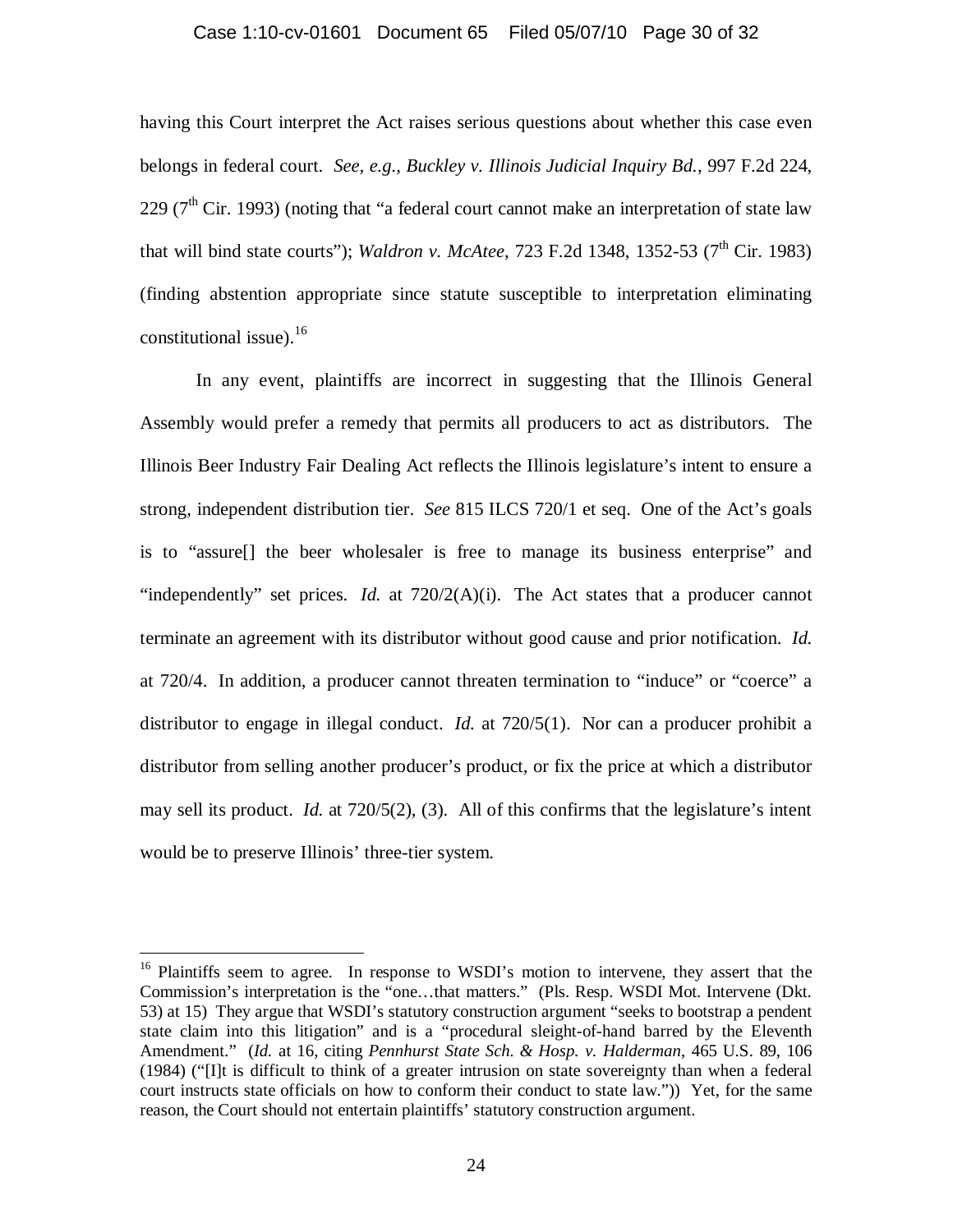Case 1:10-cv-01601 Document 65 Filed 05/07/10 Page 31 of 32

# **CONCLUSION**

 For the foregoing reasons, plaintiffs' motion for summary judgment on their commerce clause claim should be denied.

Dated: May 7, 2010

LISA MADIGAN Attorney General of Illinois */s/ Michael T. Dierkes* 

 Michael T. Dierkes S. Ann Walls Office of the Illinois Attorney General General Law Bureau 100 West Randolph Street, 13<sup>th</sup> Floor Chicago, Illinois 60601 (312) 814-3000

Counsel for Defendants